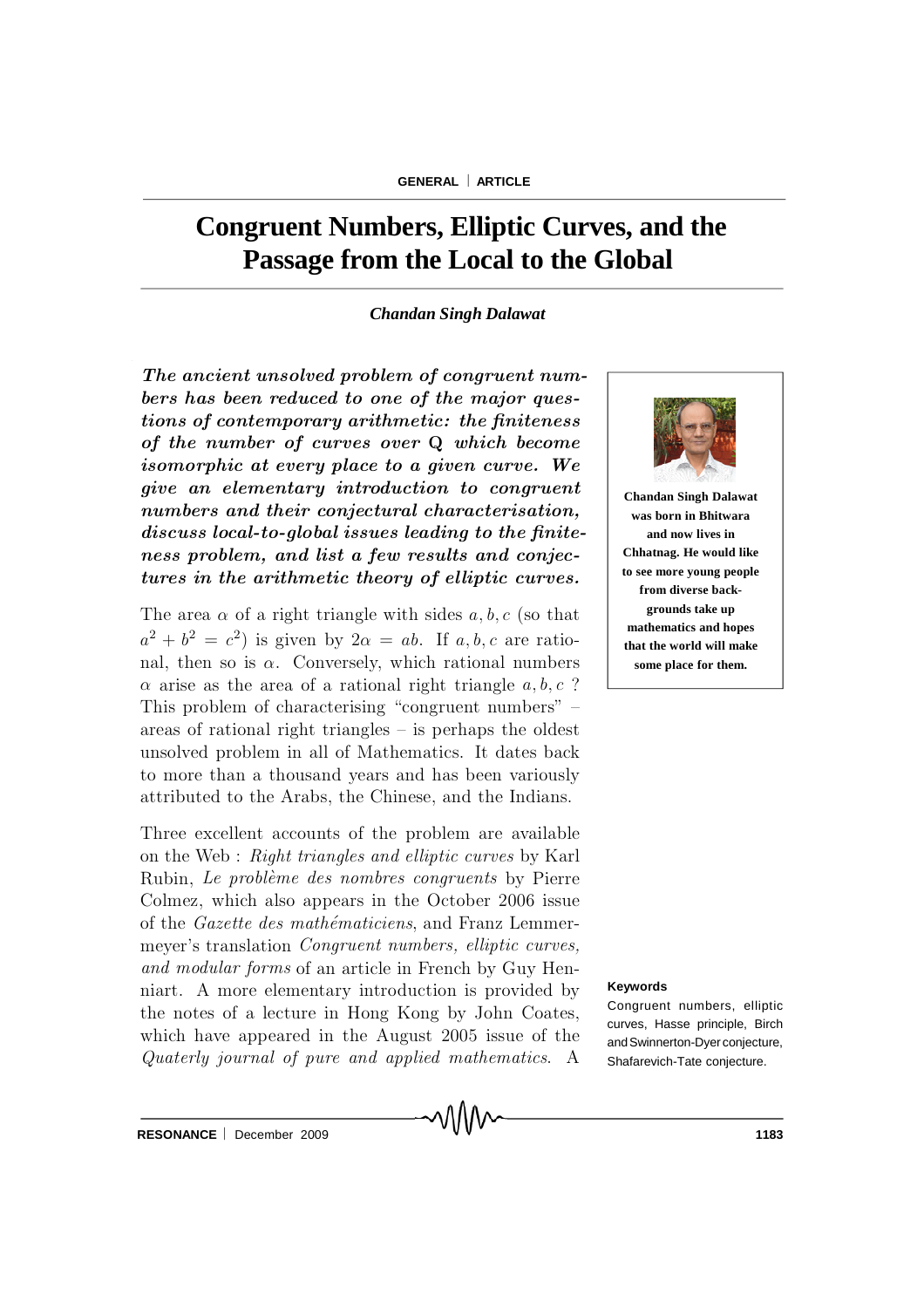detailed account is to be found in Introduction to elliptic curves and modular forms (Springer, 1984) by Neal Koblitz. None of these sources goes beyond the theorems of John Coates and Andrew Wiles [1] (see Theorem 14) and of Jerrold Tunnell  $[2]$  (see Theorem 25).

In 1991, Rubin  $\begin{bmatrix} 3 \end{bmatrix}$  (see Theorem 15) reduced the congruent number problem to a natural finiteness question in the arithmetic of elliptic curves (with "complex" multiplications"). An excellent survey of such finiteness questions can be found in Barry Mazur's article [4].

This article consist of three parts of quite different nature. The first part is an elementary presentation of the problem of congruent numbers  $(\S1)$  and its conjectural solution  $(\S2)$ ; the material here is borrowed from the accounts which have been cited. The second part introduces local number fields  $(\S 3)$  and discusses the local-to-global principle  $-$  its validity in the case of conics  $(\S 4)$  and its failure in the case of cubics  $(\S5)$  – in a language which can be understood by bright undergraduates. The last part, which requires greater mathematical maturity, is a catalogue of results  $-$  some old, some new  $-$  and conjectures in the arithmetic theory of elliptic curves in general  $(\S6)$  and those without complex multiplications in particular  $(\S7)$ ; it ends with a word about the role played by modular forms  $(S8)$ .

## 1. Congruent Numbers

If a rational number  $\alpha$  is the area of a right triangle with rational sides, then so is  $\alpha\beta^2$  for every rational  $\beta \in \mathbf{Q}^{\times}$ . Indeed, if  $\alpha$  is the area of a rational right triangle with sides  $a, b, c$ , then  $\alpha \beta^2$  is the area of the rational right triangle with sides  $a|\beta|, b|\beta|, c|\beta|$ . So, up to replacing  $\alpha$  by  $\alpha\beta^2$  for a suitable  $\beta$ , we may assume that  $\alpha$  is an integer, and moreover that  $\alpha$  is not divisible by the square of any prime number. In other words, we assume that  $\alpha$  is a positive squarefree integer.

**Definition 1.** A squarefree integer  $\alpha > 0$  is said to be a congruent number if there exist  $a, b, c \in \mathbf{Q}$  such that  $a^2 + b^2 = c^2$  and  $ab = 2\alpha$ .

The terminology is classical and comes from the fact that  $\alpha$  is congruent if and only if it is the common difference (*congruum*, in Latin) of a three-term arithmetic progression of rational squares. For if  $\alpha$  is the area of a rational right triangle with sides  $a < b < c$ , then, putting  $d = (c/2)^2$ , the arithmetic progression  $d - \alpha$ ,  $d, d + \alpha$  consists of rational squares. Conversely, if there is a rational number d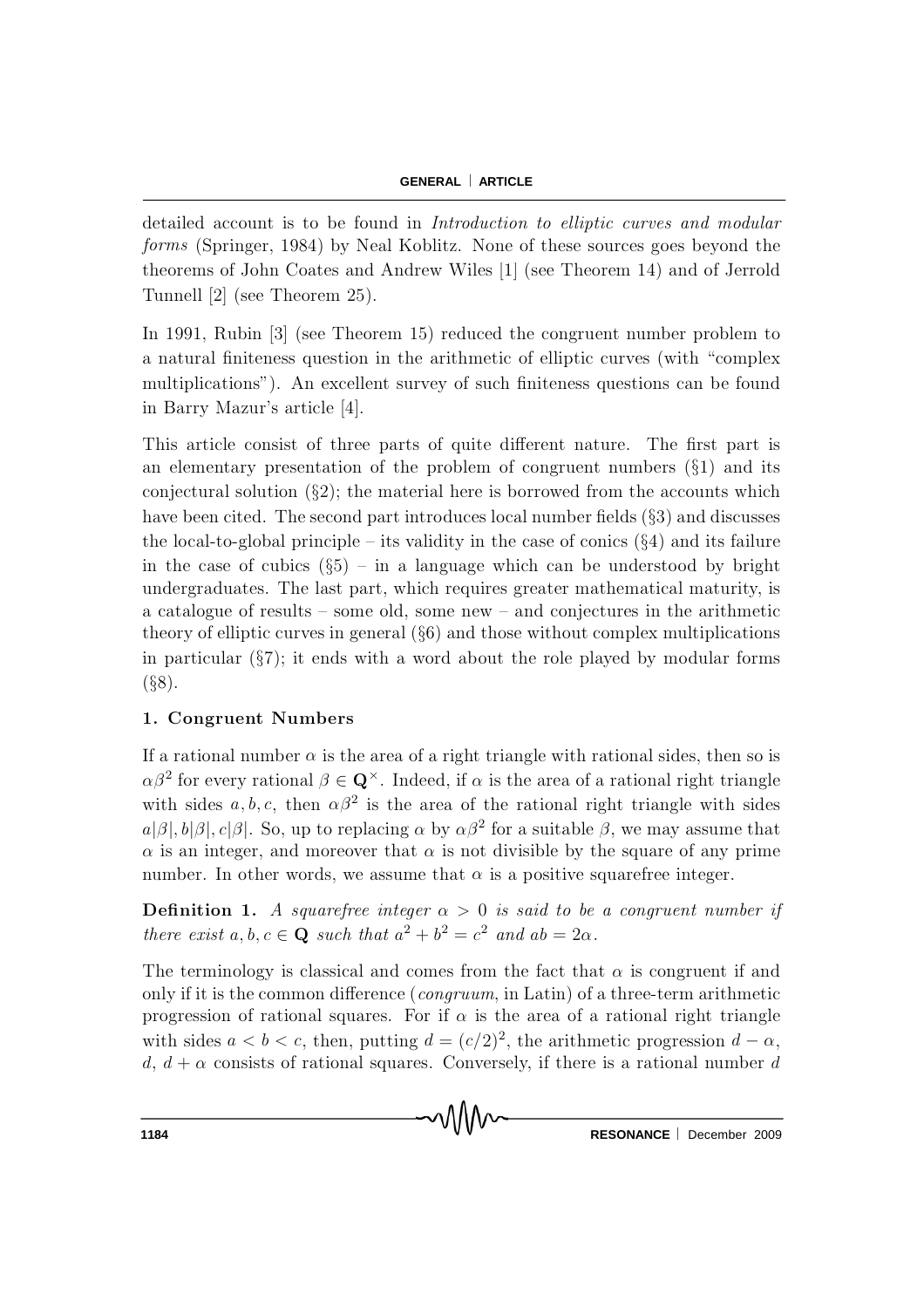such that  $d - \alpha$ ,  $d$ ,  $d + \alpha$  are all three squares, then  $\alpha$  is the area of the rational right triangle with sides  $\sqrt{d+\alpha} - \sqrt{d-\alpha}$ ,  $\sqrt{d+\alpha} + \sqrt{d-\alpha}$  and  $2\sqrt{d}$ .

The problem we address is that of deciding which numbers are congruent: we are asking for an easily-checked criterion which would tell us whether a given number is congruent or not.

Let us first study the single equation  $a^2 + b^2 = c^2$  in strictly positive rational numbers; such a triple  $(a, b, c)$  will be called a *rational solution* for short. Two rational solutions  $(a, b, c)$ ,  $(a', b', c')$  of this equation are called *equivalent* if a =  $\lambda.a', b = \lambda.b', c = \lambda.c'$  for some  $\lambda \in \mathbf{Q}^{\times}$  (necessarily positive). A rational solution is called *primitive* if  $a, b, c \in \mathbb{Z}$ , and if they have no common prime divisor. Every rational solution is equivalent to a primitive one, and no two primitive solutions are equivalent.

Reducing a primitive solution modulo 4, we see that precisely one of  $a, b$  is even.

**Proposition 2.** Let  $(a, b, c)$  be a primitive solution of  $a^2 + b^2 = c^2$ , with  $a = 2t$ even (and b, c odd). Then there exist integers  $m > n > 0$ ,  $gcd(m, n) = 1$ ,  $m \not\equiv n \pmod{2}$ , such that

$$
a = 2mn, \quad b = m^2 - n^2, \quad c = m^2 + n^2. \tag{1}
$$

Conversely, every such pair m, n of integers  $(m > n > 0,$  mutually prime, not of the same parity) gives rise via  $(1)$  to a primitive triangle a, b, c with a even (and  $b, c \text{ odd}.$ 

*Proof*: As b is odd, so is c. Hence  $c + b$  and  $c - b$  are even; write  $c + b = 2u$  and  $c - b = 2v$ . If a number divides both u and v, it would divide their sum  $u + v = c$ and their difference  $u - v = b$ . But  $gcd(b, c) = 1$ , so we have  $gcd(u, v) = 1$ . The relation  $a^2 + b^2 = c^2$  implies that  $t^2 = uv$ , which shows that each of  $u, v$  must be a square. Let  $m > n > 0$  be such that  $u = m^2$ ,  $v = n^2$ ; clearly,  $gcd(m, n) = 1$ . Also,  $m \not\equiv n \pmod{2}$  because  $b = m^2 - n^2$  is odd.

Conversely, we have to show that the triangle  $a, b, c$  obtained from such a pair m, n is primitive. Now, 2 divides neither b nor c; if a prime  $p \neq 2$  divides both b and c, it would divide  $c + b$  and  $c - b$ , hence u and v, and hence m and n.

Let C be a projective conic with a rational point  $O$ , for example the one defined by  $a^2 + b^2 = c^2$ , with  $O = (1:0:1)$ . Denoting by D the projective line of lines

MMN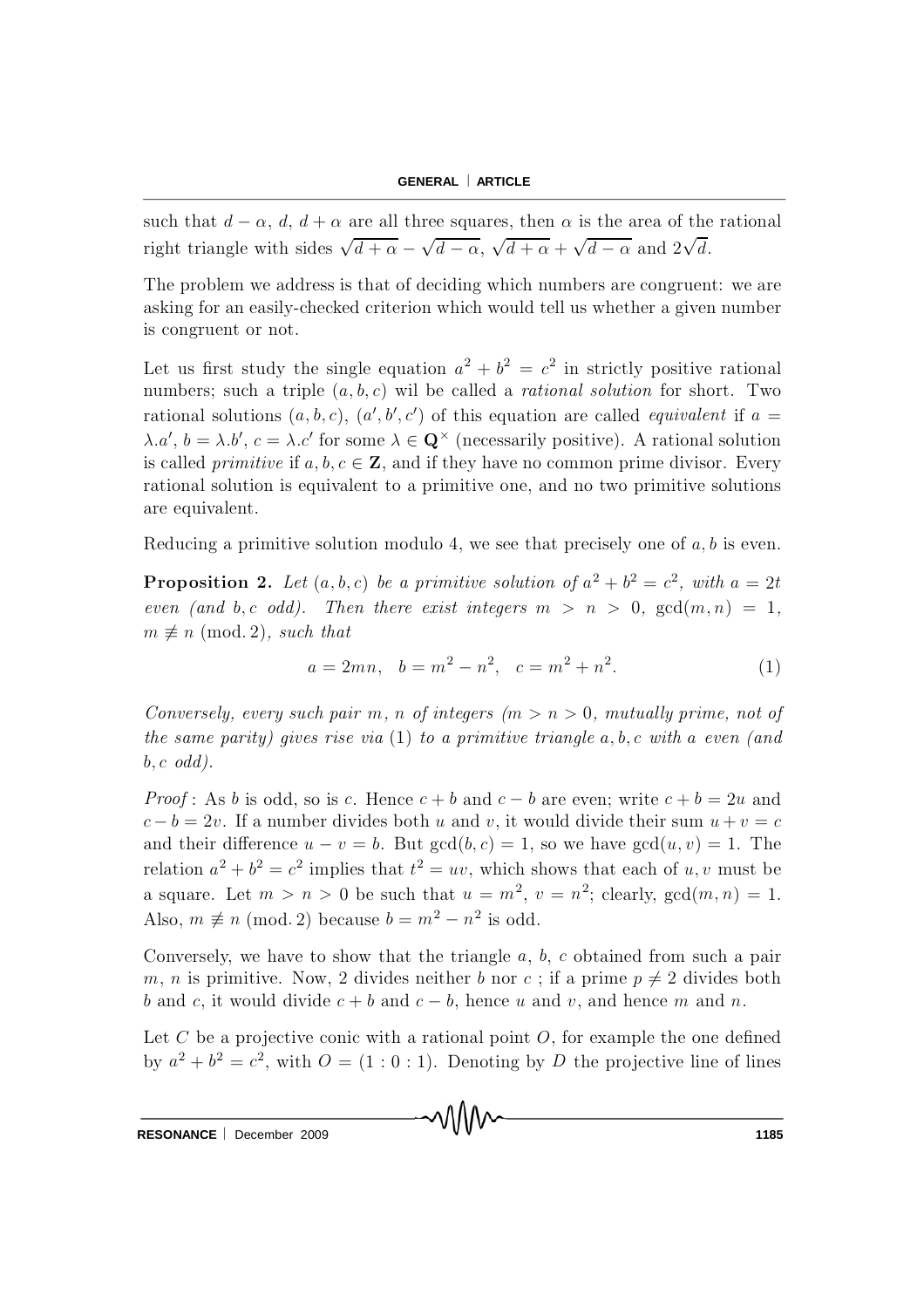through O, the morphism f which sends a point  $P \in C$  to the line  $f(P) \in D$ passing through O and P – the tangent to C at O if  $P = O$  – is an isomorphism.

This result allows us to generate a list which will eventually contain any given congruent number: it suffices to go through the list of all such pairs  $(m, n)$ , compute the area  $mn(m^2 - n^2)$  of the triangle (1), and take the 'squarefree part'. Thus the pair  $(2, 1)$  shows that the number  $6 = 2.1 \cdot (2^2 - 1^2)$  is congruent.

Retaining only the squarefree parts of the numbers produced by this procedure, the first few congruent numbers which show up are

$$
5, 6, 7, 13, 14, 15, 21, 22, 23, 29, 30, 31, 34, 37, 38, 39, 41, \dots \tag{2}
$$

Note that we have not proved that the numbers  $1,2,3$  are not congruent; it may simply be that they haven't yet shown up on the list! Indeed, Leonardo of Pisa (called Fibonacci)  $(1175-1240)$  was challenged to find a rational right triangle of area  $5$  (he succeeded) and he conjectured that 1 is not congruent; this was settled much later by Pierre Fermat  $(1601-1665)$ .

How can we determine if a specific number such as 157 is congruent? The naïve approach, suggested by the discussion just after Definition 1, would be to go through a 'list' of squares d of rational numbers and to see if both  $d - 157$  and  $d + 157$  are squares. There is indeed such a 'list': first we go through the squares of the finitely many rational numbers whose numerator and denominator have just one digit, then through the squares of those  ${\sim}$  again finitely many  ${\sim}$  whose num erator and denominator have at most two digits, and so on. It turns out that the first square which works for 157, according to Don Zagier, is

$$
d = \left(\frac{224403517704336969924557513090674863160948472041}{2 \times 8912332268928859588025535178967163570016480830}\right)^2.
$$

C learly, this number could not have been found by the naïve approach; some theory is needed. Also, as before, this approach cannot prove that the given number, for example 1, is not congruent.

**Theorem 3** (P Fermat  $\sim$  1640). The number 1 is not congruent.

*Proof*: We have to show that there is no rational right triangle whose area is a

**1186 RESONANCE** December 2009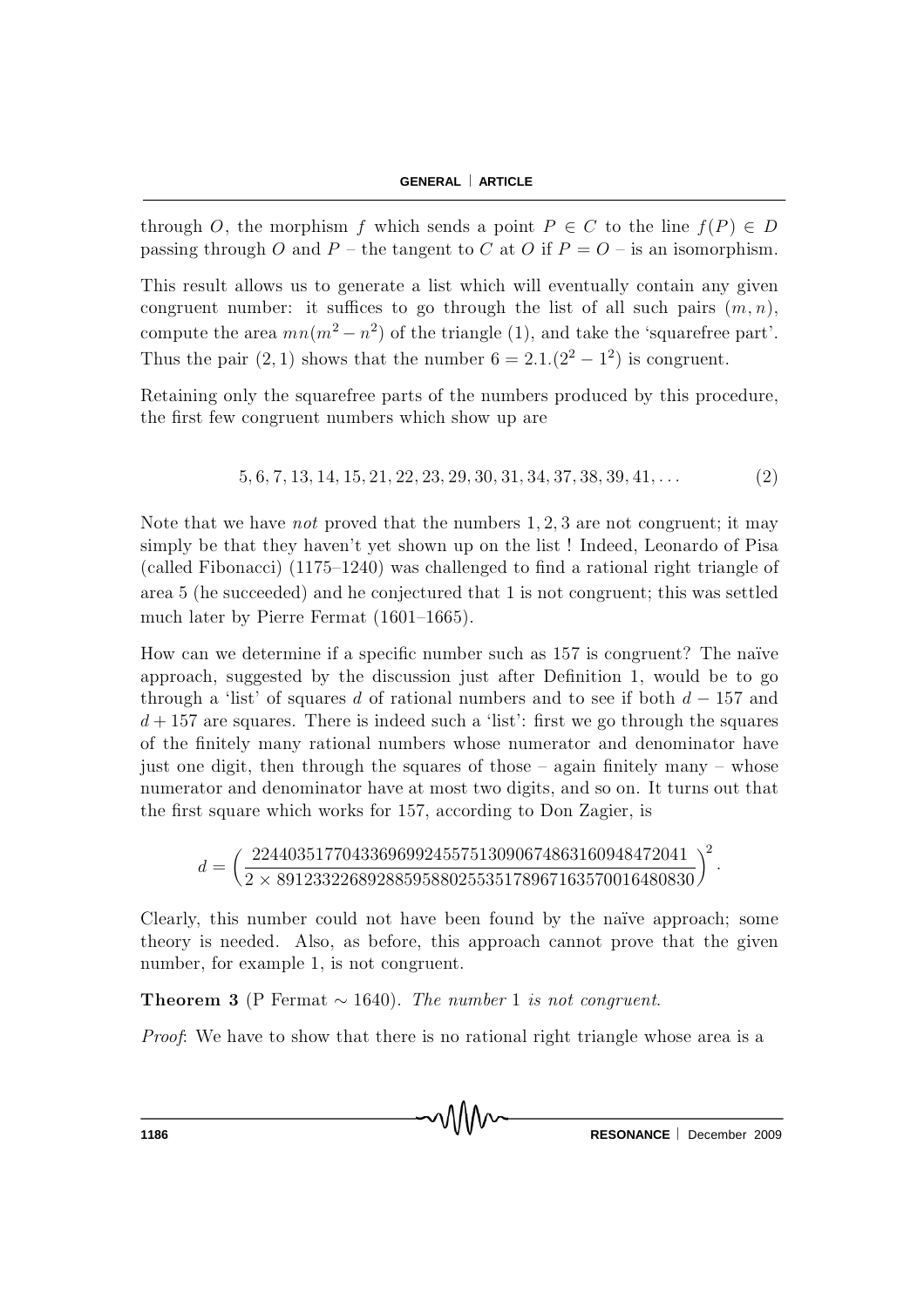square. If there is such a triangle, we may assume, as before, that its sides are integers not all divisible divisible by any prime number. Fermat's idea of infinite descent consists in showing that if there were such a 'primitive' triangle whose area is a square, then there would be a smaller primitive triangle whose area is also a square. Clearly, this cannot go on for ever.

Let  $(a, b, c)$  be a primitive triangle whose area is a square. Assume that a is even (and b, c odd). Write  $a = 2mn$ ,  $b = m^2 - n^2$ ,  $c = m^2 + n^2$ , with  $m > n > 0$ ,  $gcd(m, n) = 1$  and  $m \not\equiv n \pmod{2}$  (Proposition 2). As the area  $mn(m+n)(m-n)$ is a square, and as no two of the four factors have a common prime divisor, all four must be squares:  $m = x^2$ ,  $n = y^2$ ,  $m + n = u^2$ ,  $m - n = v^2$ . Both u, v are odd because  $m + n$ ,  $m - n$  are odd, and  $gcd(u, v) = 1$ . We also have  $u^2 - v^2 = 2y^2$ , which we rewrite as

$$
2y^2 = (u+v)(u-v).
$$
 (3)

As u, v are odd and  $gcd(u, v) = 1$ , we have  $gcd(u + v, u - v) = 2$ . So one of the two factors on the right in (3) must be of the form  $2r^2$  and the other of the form  $4s^2$ . In any case, the sum of their squares is  $16s^4 + 4r^4$ . At the same time,  $(u+v)^2 + (u-v)^2 = 2(u^2 + v^2) = 4m = 4x^2$ . Comparing these two results, we get  $4s^4+r^4=x^2$ , which means that  $(2s^2, r^2, x)$  is also an integral right triangle whose area  $(rs)^2$  is a square. This triangle is smaller than our original triangle  $(a, b, c)$ because  $x^4 = m^2 < m^2 + n^2 = c$ ; it may not be primitive, but the corresponding primitive triangle is even smaller.

The passage from the triple  $(a, b, c)$  to the triple  $(2s^2, r^2, x)$  can be construed as division by  $\pm 2$  on the elliptic curve  $C_1 : y^2 = x^3 - x$ ; cf. the discussion before Exercise 7, and the beginning of  $\S 6$ . The idea of the size of a triple leads to the notion of the height of a rational point on an elliptic curve.

**Corollary 4.** The equation  $x^4 - y^4 = z^2$  has no solutions in integers with  $xyz \neq 0$ .

*Proof*: If there were a solution, the integral triangle  $(2x^2y^2, x^4 - y^4, x^4 + y^4)$  would have square area  $(xyz)^2$ .

**Corollary 5.** The equation  $x^4 + y^4 = z^4$  has no solutions in integers with  $xyz \neq 0$ . *Proof:* If there were a solution, we would have  $z^4 - y^4 = (x^2)^2$ .

√∖∖∖∧∧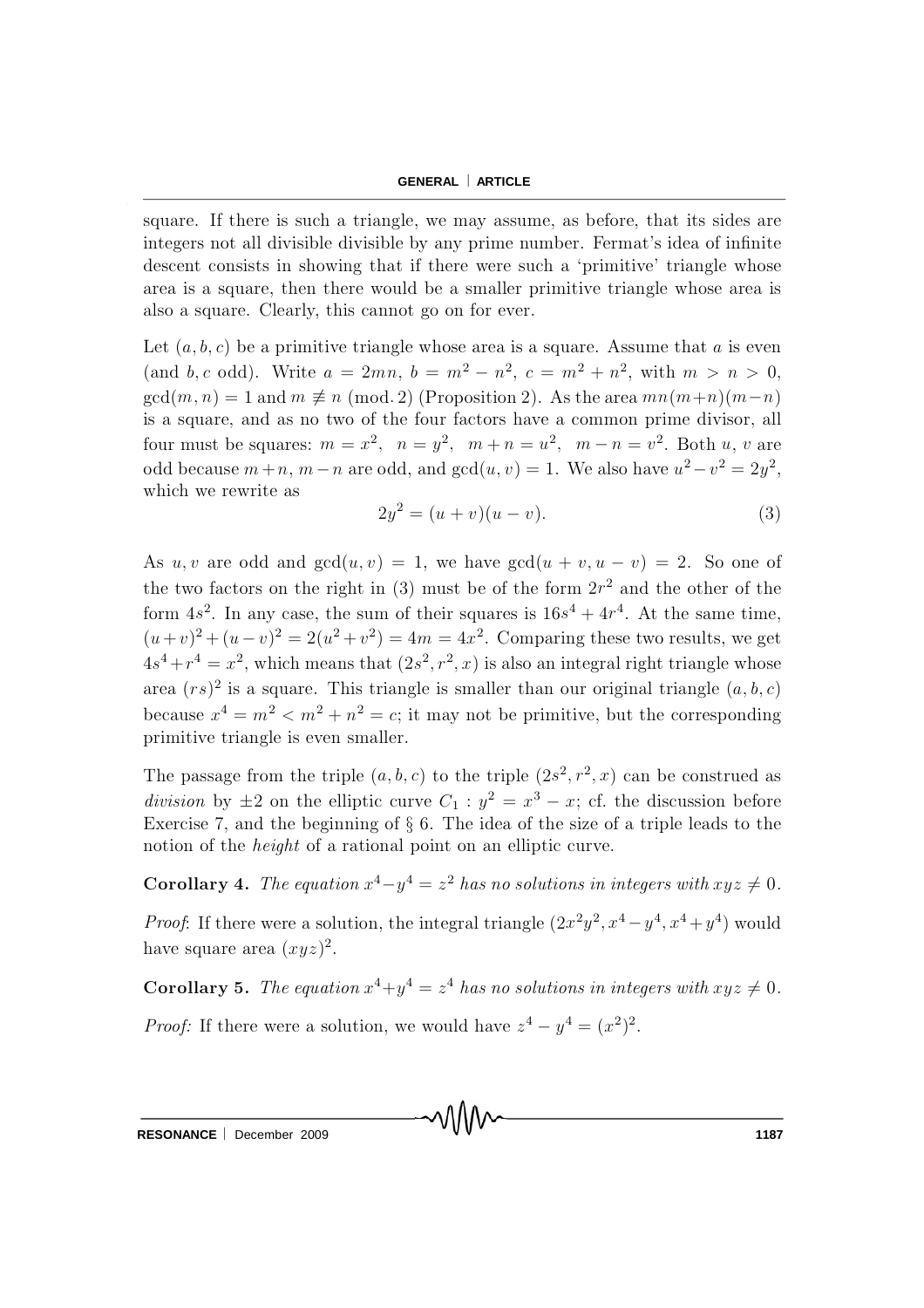The system of equations  $(a^2 + b^2 = c^2; ab = 2\alpha)$  whose solvability in rational numbers characterises  $\alpha$  as a congruent numbers can be changed into a single, more familiar, equation.

**Proposition 6.** The integer  $\alpha$  is congruent if and only if the equation

$$
C_{\alpha} : \alpha y^2 = x^3 - x \tag{4}
$$

has a solution  $x, y \in \mathbf{Q}$  with  $y \neq 0$ .

*Proof*: If  $(x, y)$  is such a solution, then the area of the rational right triangle  $(2|x|, |x^2 - 1|, |x^2 + 1|)$  is  $\alpha$ , up to a rational square  $(y^2)$ . Conversely, let  $(a, b, c)$ be a rational right triangle and write

$$
a = \lambda.2mn
$$
,  $b = \lambda.(m^2 - n^2)$ ,  $c = \lambda.(m^2 + n^2)$ 

for some  $\lambda \in \mathbf{Q}^{\times}$  and integers  $m, n$  as in Proposition 2. If the area of this triangle is  $\alpha$ , we have  $\alpha = \lambda^2.mn(m^2 - n^2)$ , which means that (4) has the solution  $x = m/n$ and  $y = 1/\lambda n$ .

From a given rational point  $P = (x, y)$   $(y \neq 0)$  on  $C_{\alpha}$  (4) we can generate infinitely many others : the tangent to  $C_{\alpha}$  at the point P meets  $C_{\alpha}$  at another rational point  $P_1 = (x_1, y_1)$ , and this process can be continued. It is not obvious, but it can be shown that this process does not terminate, essentially because it leads to points whose coordinates have more and more digits (cf. the discussion of torsion points on  $C_{\alpha}$ , before Theorem 18).

**Exercise 7.** 
$$
(x_1, y_1) = \left(\frac{(x^2 + 1)^2}{4x(x^2 - 1)}, -\frac{x^6 - 5x^4 - 5x^2 + 1}{8\alpha^3 y^3}\right).
$$

This has an amusing consequence which is not at all obvious at the outset, and which goes back to Fermat:

**Corollary 8.** If (a squarefree positive integer)  $\alpha$  is congruent, then it is the area of infinitely many rational right triangles.

Corollary 9. A squarefree positive integer  $\alpha$  is congruent if and only if the equation  $\alpha y^2 = x^3 - x$  has infinitely many solutions  $x, y \in \mathbf{Q}$ .

Here are the first few rational squares d such that both  $d - 6$  and  $d + 6$  are also

**1188 RESONANCE** December 2009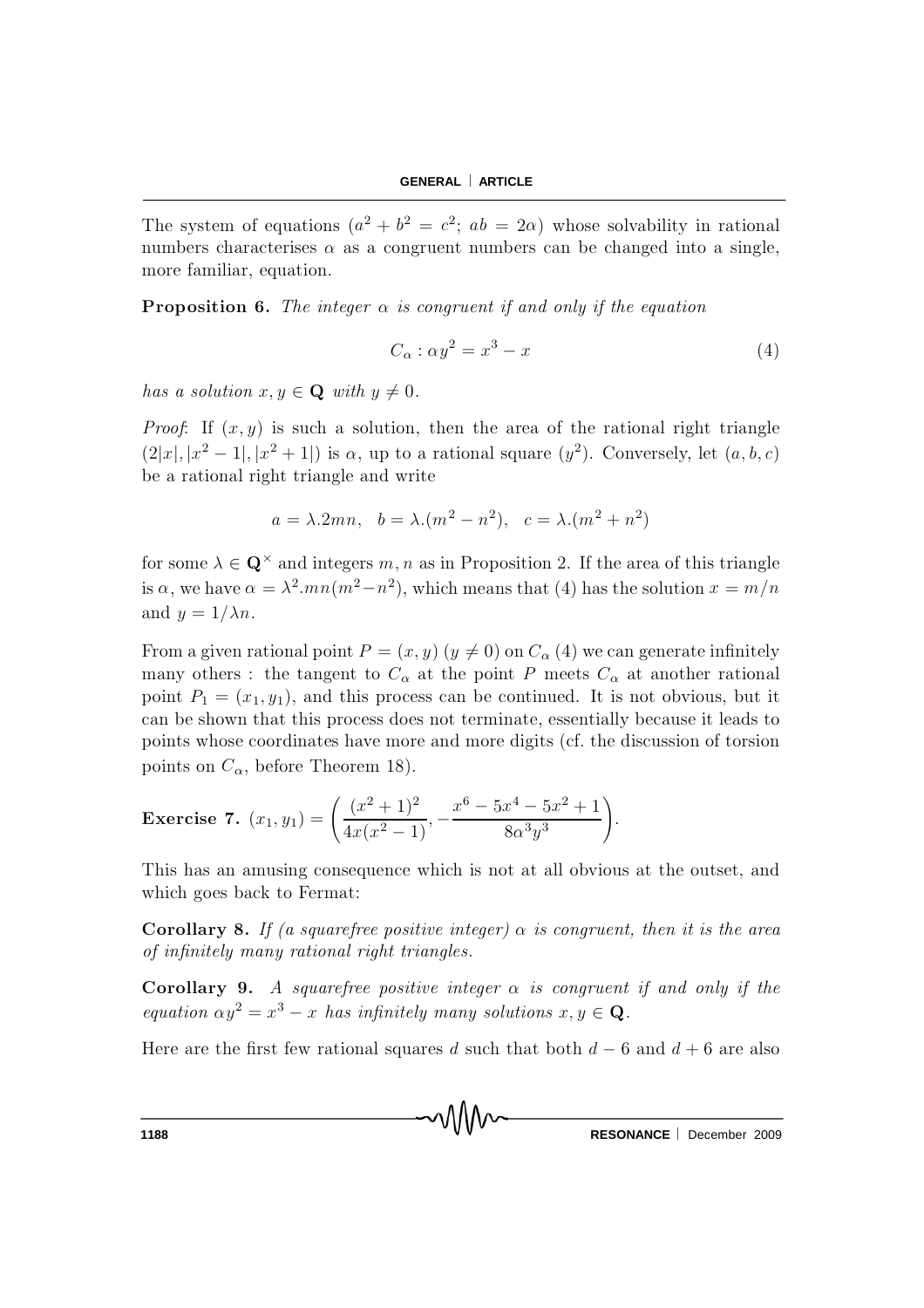squares:

$$
\left(\frac{5}{2\times1}\right)^2, \left(\frac{1201}{2\times70}\right)^2, \left(\frac{7776485}{2\times1319901}\right)^2, \left(\frac{2094350404801}{2\times241717895860}\right)^2, \dots
$$

The morphism  $y \mapsto \sqrt{\alpha}y$  shows that the curves  $C_1$  and  $C_{\alpha}$  become isomorphic over  $\mathbf{Q}(\sqrt{\alpha})$ ; this is expressed by saying that  $C_{\alpha}$  is a 'quadratic twist' of  $C_1$ . The problem of congruent numbers thus consists in characterising the quadratic twists of the fixed elliptic curve  $C_1$  which have infinitely many rational points.

#### 2. The Conjectural Solution

After these elementary observations, let us give the conjectural answer to the problem of characterising congruent numbers.

Recursively define the polynomial  $g_r(T) = g_{r-1}(T)(1 - T^{8r})(1 - T^{16r})$ , starting with  $g_1(T) = T(1 - T^8)(1 - T^{16})$ . Notice that  $g_r(T) - g_{r-1}(T)$  is of degree  $> 8r$ , which means that the polynomials  $g_r$  and  $g_{r-1}$  have the same terms till degree 8r. This implies that as  $r \to +\infty$ , the  $g_r$  tend to a formal series  $g \in \mathbf{Z}[[T]]$ .

**Notation 10.** For  $j = 1, 2$  and integer  $n > 0$ , define  $c_i(n)$  as being the coefficient of  $T^n$  in the formal series  $g(T)\theta_i(T)$ , where

$$
g(T) = T \prod_{n=1}^{+\infty} (1 - T^{8n})(1 - T^{16n}) \quad and \quad \theta_j(T) = 1 + 2 \sum_{n=1}^{+\infty} T^{2jn^2}.
$$

Notice that the numbers  $c_i(n)$  are quite easy to compute. Here are the first few, for  $n$  odd and squarefree.

Table 11.

|                                            |  |  | $n \quad 1 \quad 3 \quad 5 \quad 7 \quad 11 \quad 13 \quad 15 \quad 17 \quad 19 \quad 21 \quad 23 \quad \cdots$ |  |  |  |  |
|--------------------------------------------|--|--|-----------------------------------------------------------------------------------------------------------------|--|--|--|--|
| $c_1(n)$ 1 2 0 0 -2 0 0 -4 -2 0 0 $\cdots$ |  |  |                                                                                                                 |  |  |  |  |
| $c_2(n)$ 1 0 2 0 0 -2 0 0 0 -4 0           |  |  |                                                                                                                 |  |  |  |  |

**Exercise 12.** Let n be an odd squarefree integer. If  $n \equiv 5,7 \pmod{8}$ , then  $c_1(n) = 0$ . If  $n \equiv 3 \pmod{4}$ , then  $c_2(n) = 0$ .

MM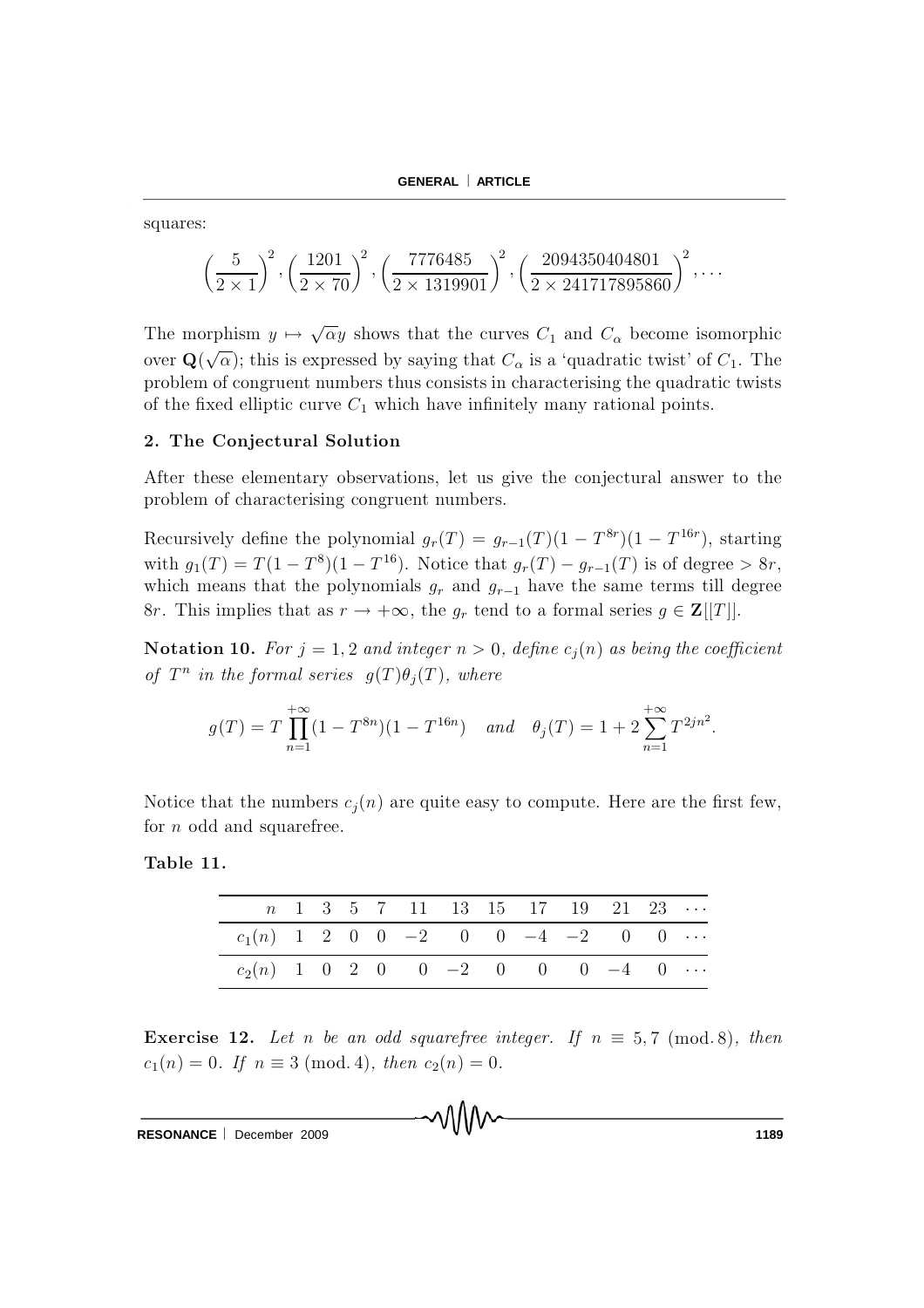For the remainder of this section, let  $\alpha$  be a squarefree integer  $> 0$ , and write  $\alpha = jn$ , with  $j = 1, 2$  and n odd.

**Conjecture 13.** The number  $\alpha = jn$  is congruent if and only if  $c_i(n) = 0$ .

As we shall see, this conjecture is implied by Conjecture 24 (Birch and Swinnerton-Dver), combined with Theorem 25 (Tunnell).

The reader should marvel at how unexpected the (conjectural) characterisation is, how far-removed from rational right triangles and their areas!

The physicist Richard Feynman claims in his Surely you are joking that he could guess whether a mathematical statement explained to him in elementary terms was true or false. It would have been interesting to have given him Definition 1 and Notation 10, and to have asked him if Conjecture 13 is true.

We do know one of the implications in Conjecture 13:

**Theorem 14** (J Coates and A Wiles [1]). If  $c_i(n) \neq 0$ , then  $\alpha = jn$  is not *congruent.* 

It follows for example that the numbers  $1, 2, 3, 10, 17, 19, 26$  and  $42$  (Table 11) are not congruent (cf. Theorem 3).

If the squarefree odd integer n is  $\equiv 3 \pmod{4}$  (resp.  $\equiv 5,7 \pmod{8}$ ), then  $2n$ (resp.  $n$ ) should be congruent (Exercise 12, Conjecture 13), and the first few such *n* are indeed so (cf. (2)). In a paper which became influencial only when it was properly understood years after its publication, K Heegner proved that this is true if *n* is prime [5].

However, in general, the result is only conditional. It is conditional on the finiteness of a certain set  $S_{\alpha}$ , which will be discussed in detail in later parts of this article (cf. Conjecture 16). Suffice it to say here that the finiteness of the set  $S_{\alpha}$  is equivalent to the finiteness of the group  $III(E_{\alpha})$  which is more familiar to arithmeticians. We have chosen to formulate things in terms of the closely related set  $S_{\alpha}$  because it can be defined in elementary terms.

**Theorem 15** (K Rubin [3]). If  $c_i(n) = 0$  and if the set  $S_\alpha$  is finite, then the number  $\alpha = in$  is congruent.

Note that if  $c_j(n) = 0$  and if  $S_\alpha$  is finite, then Theorem 15 shows that  $\alpha$  is

MM

RESONANCE | December 2009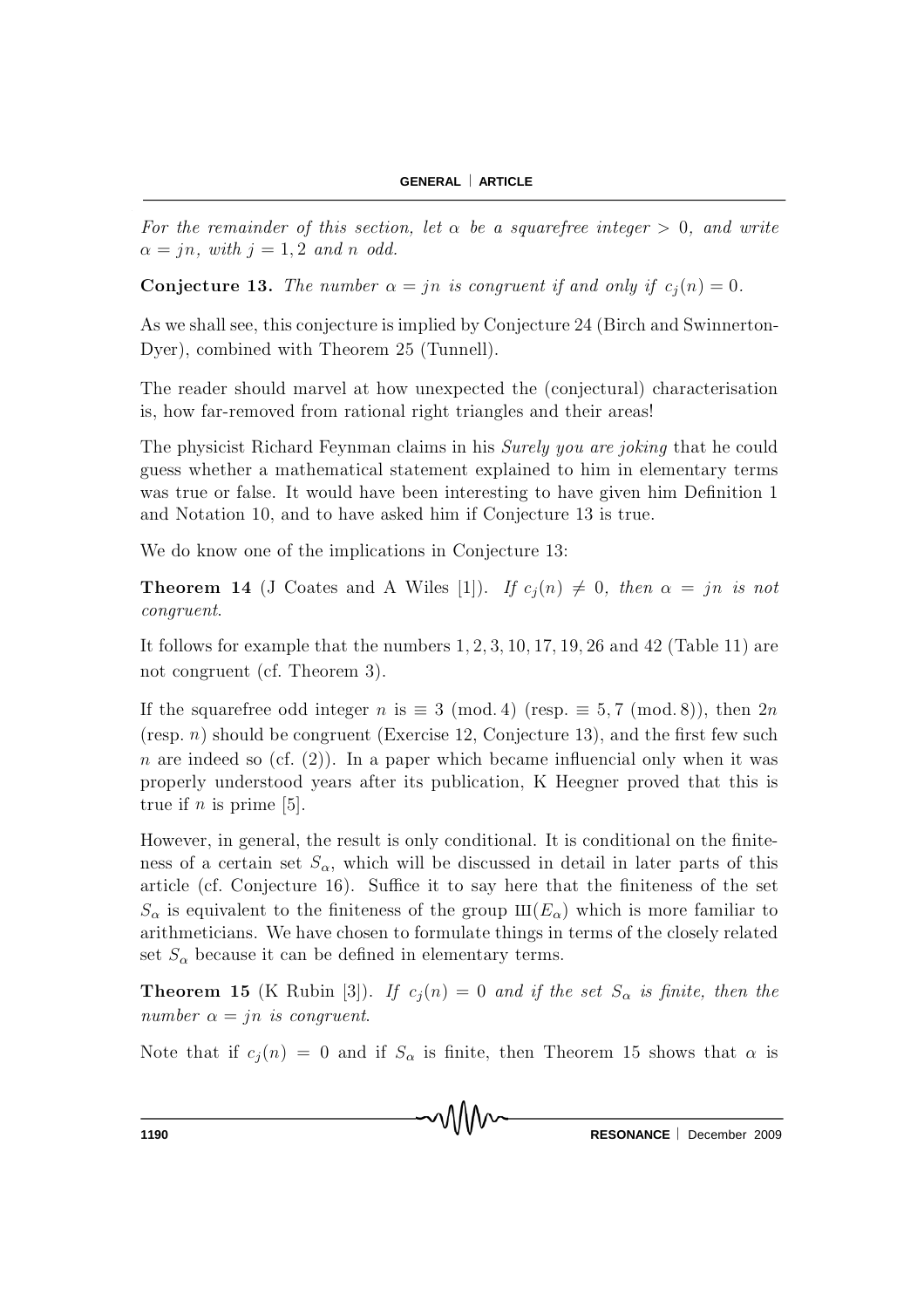congruent without exhibiting a rational right triangle of area  $\alpha$ . However, in some cases ('rank 1'), the set  $S_{\alpha}$  is known to be finite and there is a method ('Heegner points') for constructing such a triangle. Zagier's example showing that  $157$  is congruent, displayed before Theorem 3, is of this type. A method for explicitly constructing solutions in the 'higher rank' case would be a major advance.

## 3. Local Number Fields

We have seen (Theorem 15) that the problem of deciding whether a given (squarefree) integer  $\alpha > 0$  is congruent or not comes down to deciding if the set  $S_{\alpha}$ which we have mentioned but not yet defined  ${\bf -}$  is finite or not. In order to define it, we first need to introduce K Hensel's local number fields.

The group  $\mathbf{Q}^{\times}$ , modulo its torsion subgroup  $\{1, -1\}$ , admits the set of prime numbers as a  $Z$ -basis. For every prime number  $p$ , there is thus a unique homomorphism  $v_p : \mathbf{Q}^{\times} \to \mathbf{Z}$  such that  $v_p(p) = 1$  and  $v_p(l) = 0$  for every prime number  $l \neq p$ ; this defines a *discrete valuation* because, extending it to a map on the whole of **Q** by posing  $v_p(0) = +\infty$ , we have

$$
v_p(x + y) \ge \inf(v_p(x), v_p(y)) \quad \text{for all } x, y \in \mathbf{Q}.
$$

Define  $| \ |_p : \mathbf{Q} \to \mathbf{R}$  by  $|x|_p = p^{-v_p(x)}$  (convention:  $p^{-\infty} = 0$ ). Then  $|x - y|_p$  is a *metric* on **Q** with respect to which it can be completed to obtain a field  $\mathbf{Q}_p$  much in the same way as we obtain the field  $\bf R$  from  $\bf Q$  by completing it with respect to the usual metric  $|x - y|_{\infty} = \sup(x - y, y - x)$ . For this reason, the field of real numbers is sometimes denoted  $\mathbf{Q}_{\infty}$ .

It can be shown that the  $v_p$  (p prime) are the only discrete valuations, and  $| \cdot |_{\infty}$ the only archimedean absolute value, on the field  $Q$  (A Ostrowski, 1918). Thus the absolute values  $|p|_p$  (p prime or  $p = \infty$ ) determine all the places of Q.

The fields  $\mathbf{Q}_p$  (including  $p = \infty$ ) play a fundamental role in arithmetic. It is always a good idea to first study 'global questions'  $-$  questions about rational numbers – everywhere 'locally' in the fields  $\mathbf{Q}_p$ , before trying to answer the original question. It is a good idea because questions become simpler over local number fields and can often be further reduced to questions over finite fields. Sometimes it suffices to consider just one local field, sometimes finitely many, sometimes all of them. In most cases, the local study is easy at almost all places. We discuss a basic example in the next section.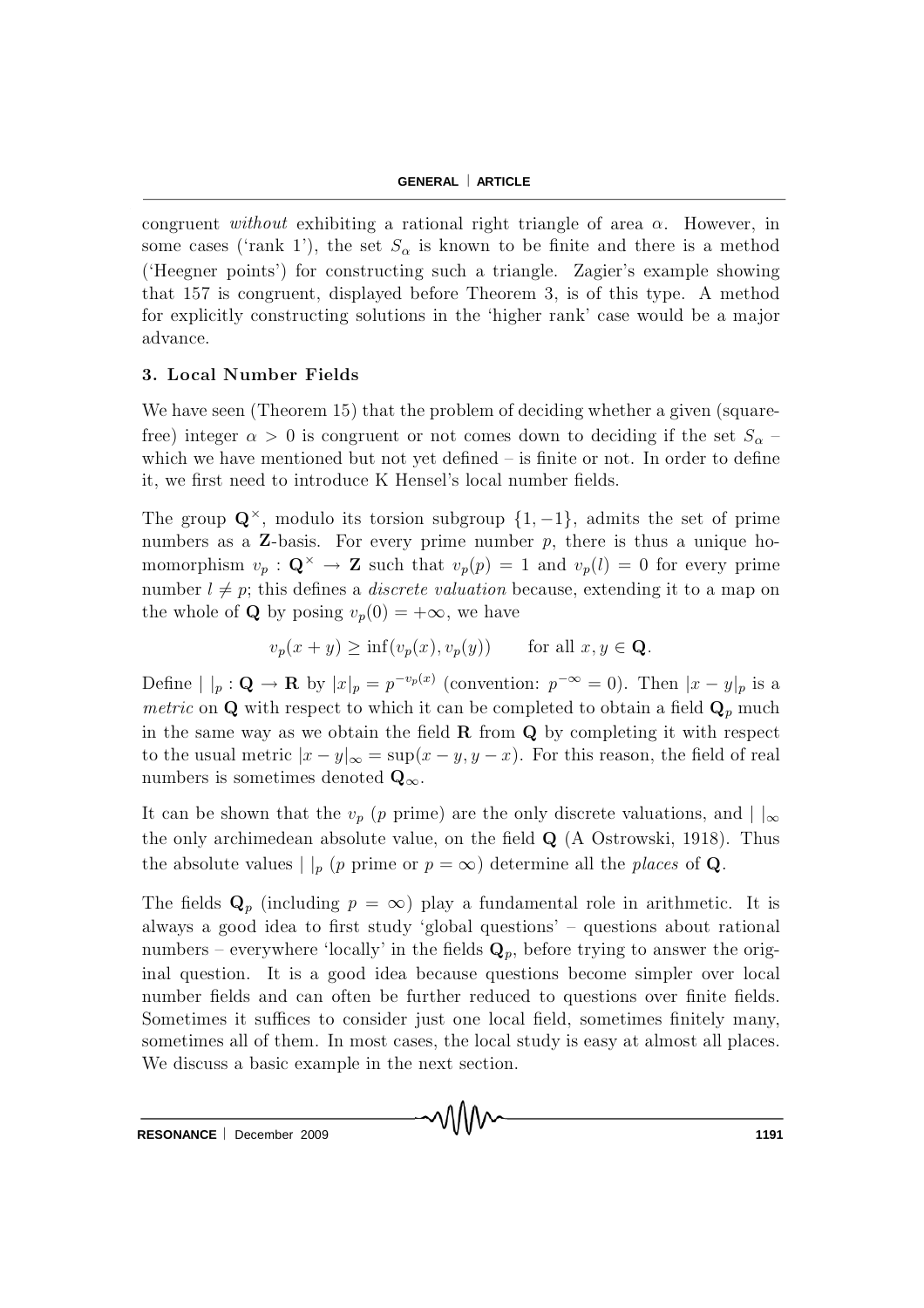For p prime, the (locally compact) field  $\mathbf{Q}_p$  comes equipped with a continuous discrete valuation extending  $v_p$ ; elements of positive valuation form a (compact) subring  $\mathbf{Z}_p$  ('the ring of integers') in which  $p\mathbf{Z}_p$  is the unique maximal ideal; it consists of elements whose valuation is strictly positive. The quotient  $\mathbf{Z}_p/p\mathbf{Z}_p$ ('the residue field') is the same as the finite field  $\mathbf{F}_p = \mathbf{Z}/p\mathbf{Z}$  of p elements.

All books on Number Theory (Artin, Hasse, Weil, Serre, Kato–Kurokawa–Saito, ...) provide an introduction to the fields  $\mathbf{Q}_p$  and their extensions.

### 4. The Local-to-Global Principle for Conics

To avoid speaking of curves, we use the equivalent language of a function field F over a field k: a finitely generated extension of k in which k is algebraically closed; we'll be mostly concerned with the case when  $F$  has transcendence degree 1 over k. Concretely, if  $f \in k[x, y]$  is an absolutely irreducible polynomial – one which remains irreducible over every finite extension of  $k -$ , then the field of fractions F of the (integral) ring  $k[x,y]/fk[x,y]$  is a function field over k; we write  $F = k(x, y)$ , with the relation  $f = 0$ . For every extension L of k, we then get a function field over L by 'extending the scalars' of F from  $k$  to L: the field of fractions of  $L[x, y]/fL[x, y]$ .

Let us fix an algebraic closure  $\bar{\mathbf{Q}}$  of Q. Clearly, the function field  $\mathbf{Q}(x)$  becomes isomorphic to  $\bar{Q}(x)$  over  $\bar{Q}$ . Are there any other function fields over Q which do? And, is there a way to classify them all?

Fix an algebraic closure  $\mathbf{Q}_p$  of  $\mathbf{Q}_p$ . The corresponding local question is: find all function fields over  $\mathbf{Q}_p$  which become isomorphic over  $\bar{\mathbf{Q}}_p$  to  $\bar{\mathbf{Q}}_p(x)$ . Such function fields will be called *solutions* to our problem.

The trivial solution to the problem is the rational function field  $\mathbf{Q}_p(x)$ . It can be shown that there is precisely one other solution; let us call it  $F_p$ . Thus the function field  $F_p$  is not the rational function field but becomes (isomorphic to) the rational function field over  $\bar{\mathbf{Q}}_p$ . For example, when  $p = \infty$ , the field  $F_{\infty}$  is  $\mathbf{Q}_{\infty}(x, y)$  with the relation  $x^2 + y^2 + 1 = 0$ . When p is an odd prime, choosing an integer  $u \notin p\mathbf{Z}$  which does not become a square in  $\mathbf{F}_p^{\times}$ , we may take  $F_p$  to be the function field over  $\mathbf{Q}_p$  defined by the relation  $ux^2 + py^2 - 1 = 0$ . Over  $\mathbf{Q}_2$ , we may take  $F_2$  to be the function field defined by  $ux^2 + 2y^2 - 1 = 0$ , where u is any

MM

RESONANCE | December 2009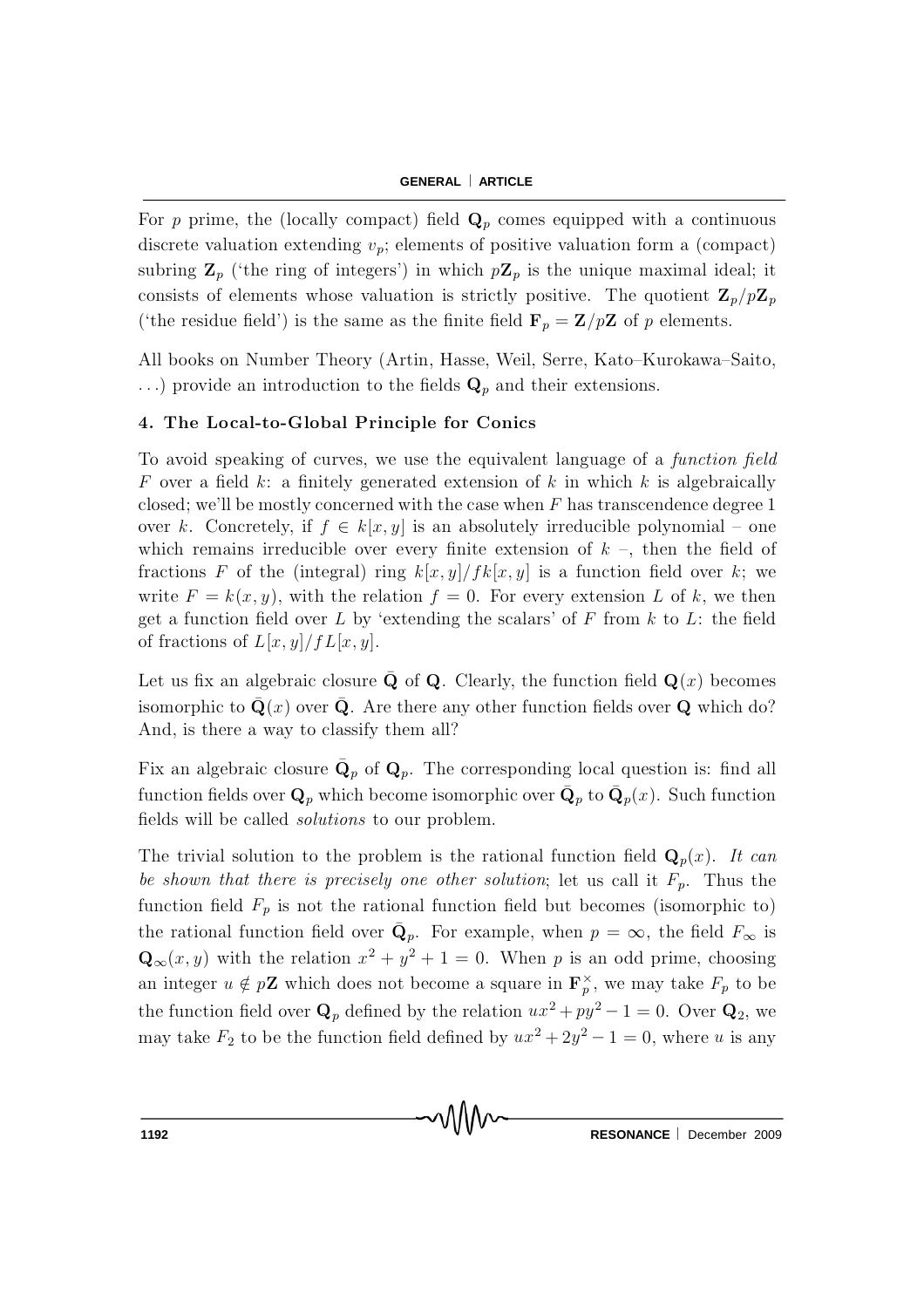odd integer such that  $(u^2 - 1)/8$  is also odd. Moreover, for every place p, it is an easy matter to decide if a given 'local solution' is isomorphic to  $\mathbf{Q}_p(x)$  or to  $F_p$ .

Now, if  $F$  is 'global solution' to our problem, then it is a 'local solution' everywhere. In other words, if  $F$  is a function field over  $Q$  which becomes the rational function field over  $\bar{\mathbf{Q}}$ , then F becomes isomorphic to one of  $\mathbf{Q}_p(x)$ ,  $F_p$  over every completion  $\mathbf{Q}_p$  of  $\mathbf{Q}$ , including  $p = \infty$ .

What can be shown is that every such F becomes isomorphic to  $\mathbf{Q}_p(x)$  for almost every p, the places where it doesn't – there are thus only finitely many of them – are even in number, and, given any finite set  $\Sigma$  of places, even in number, there is a unique global solution which becomes isomorphic to  $F_p$  for all  $p \in \Sigma$  and to  $\mathbf{Q}_p(x)$  for all  $p \notin \Sigma$ .

There are many equivalent ways  $\sim$  curves of genus 0, quadratic forms in three variables, quaternion algebras  $-$  of expressing this principle.

It follows that if two global solutions  $F, F'$  are 'everywhere locally isomorphic' (become isomorphic to each other at every place p, including  $p = \infty$ ), then they are Q-isomorphic. This happy circumstance is expressed by saying that such function fields obey the local-to-global principle. (In fact, in the case at hand, it is sufficient to demand that  $F, F'$  be isomorphic at all places but one; they are then automatically isomorphic at the remaining place.)

The best accounts of this circle of ideas, in the equivalent language of quadratic forms, are to be found in Serre's *Course in arithmetic* and in *Number theory* 1, Fermat's dream by Kato, Kurokawa and Saito. A theorem of Adrien-Marie Legendre can be considered to be a precursor of local-to-global considerations, see Weil's Number theory, an approach through history.

I don't know of any classification of function fields over Q which become the 2-variable rational function field over every completion.

#### 5. The Failure of the Local-to-Global Principle

In the last section we saw that the local-to-global principle holds for function fields over  ${\bf Q}$  which become isomorphic over  $\bar {\bf Q}$  to the rational function field. Such function fields are of the form  $\mathbf{Q}(x, y)$ ,  $ax^2 + by^2 = 1$ , for some  $a, b \in \mathbf{Q}^{\times}$ , and it is easy to decide when this field is isomorphic to the one defined by  $a'x^2 + b'y^2 = 1$  $(a', b' \in \mathbf{Q}^{\times})$ , because it suffices to check that they are isomorphic everywhere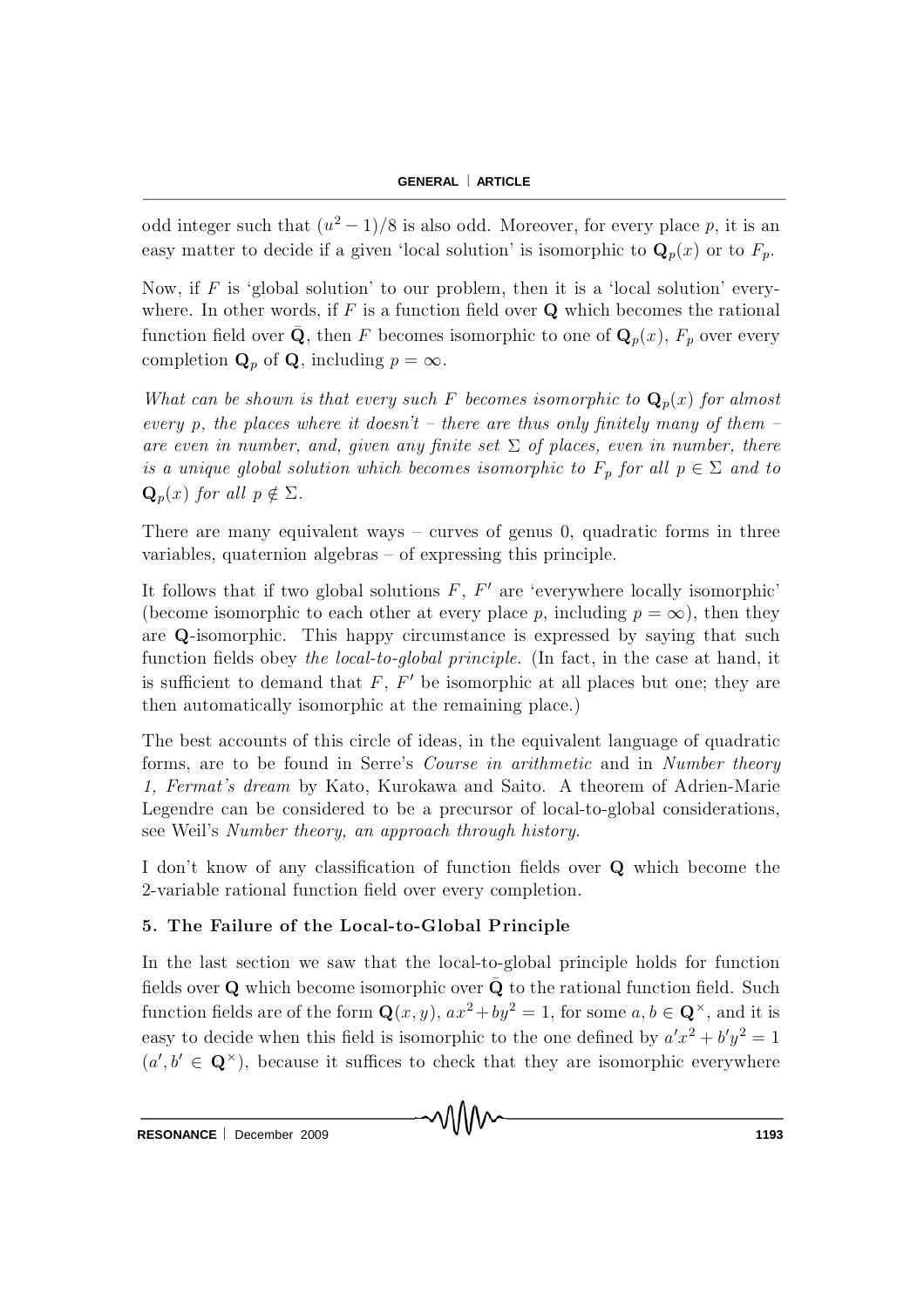locally. This is a finite amount of computation because for any odd prime  $p$ where all four numbers  $a, b, a', b'$  have valuation 0, the two function fields are automatically isomorphic to the rational function field  $\mathbf{Q}_p(x)$ .

In the early 1940s, Carl-Erik Lind and Hans Reichardt found the first examples of function fields which violate the local-to-global principle. Equivalently, Reichardt showed that  $2y^2 = 1-17x^4$  has solutions in every completion of Q but no rational solutions – not even on the geometers' 'line at infinity in  $P_2$ ' (not to be confused with our 'place at infinity'  $\infty$  of Q).

Lind's thesis was reviewed by André Weil in the *Mathematical Reviews*, and it is amazing to note that he does not mention this discovery. Nor does the reviewer of Reichardt's paper, in spite of the explicit title: *Einige im Kleinen überall lösbare*, im Grossen unlösbare diophantische Gleichungen. It must be said that the first instance of the failure of a local-to-global principle, due to Hasse, was discovered by him after he had proved its validity for quadratic forms.

The most commonly cited example, originating with Ernst Selmer, is that of the function field  $Q(x, y)$ ,  $3x^3 + 4y^3 + 5 = 0$ . Cf. Example 27.

Let  $\alpha$  be a squarefree integer > 0 and consider the function field  $\mathbf{Q}(C_{\alpha})$  defined by the equation  $C_{\alpha}$ :  $\alpha y^2 = x^3 - x$ . It may happen that there are many function fields F over Q which become isomorphic to  $\mathbf{Q}(C_{\alpha})$  at every place p of Q. In other words,  $\mathbf{Q}(C_{\alpha})$  may have 'twisted forms' F which become isomorphic to it when we extend scalars of F and  $\mathbf{Q}(C_{\alpha})$  from Q to  $\mathbf{Q}_p$ . Let us denote the set of Q-isomorphism classes of such F by  $S_{\alpha}$ . This is the set which appears in Theorem 15.

Thus the problem of congruent numbers would be solved if we could settle the following conjecture, whose generalisation Conjecture 26 is a major open question in contemporary arithmetic.

**Conjecture 16** (I Shafarevich and J Tate). For every  $\alpha$ , the set  $S_{\alpha}$  - of **Q**isomorphism classes of function fields which become isomorphic to  $\mathbf{Q}(C_{\alpha})$  at every  $place - is finite.$ 

The more standard version of this conjecture asserts the finiteness of the *group*  $III(E_{\alpha})$ , whose definition is more advanced. The reader who knows it should be able to prove that  $S_{\alpha}$  is finite if and only if  $III(E_{\alpha})$  is finite [4]. The same remark

MM

RESONANCE | December 2009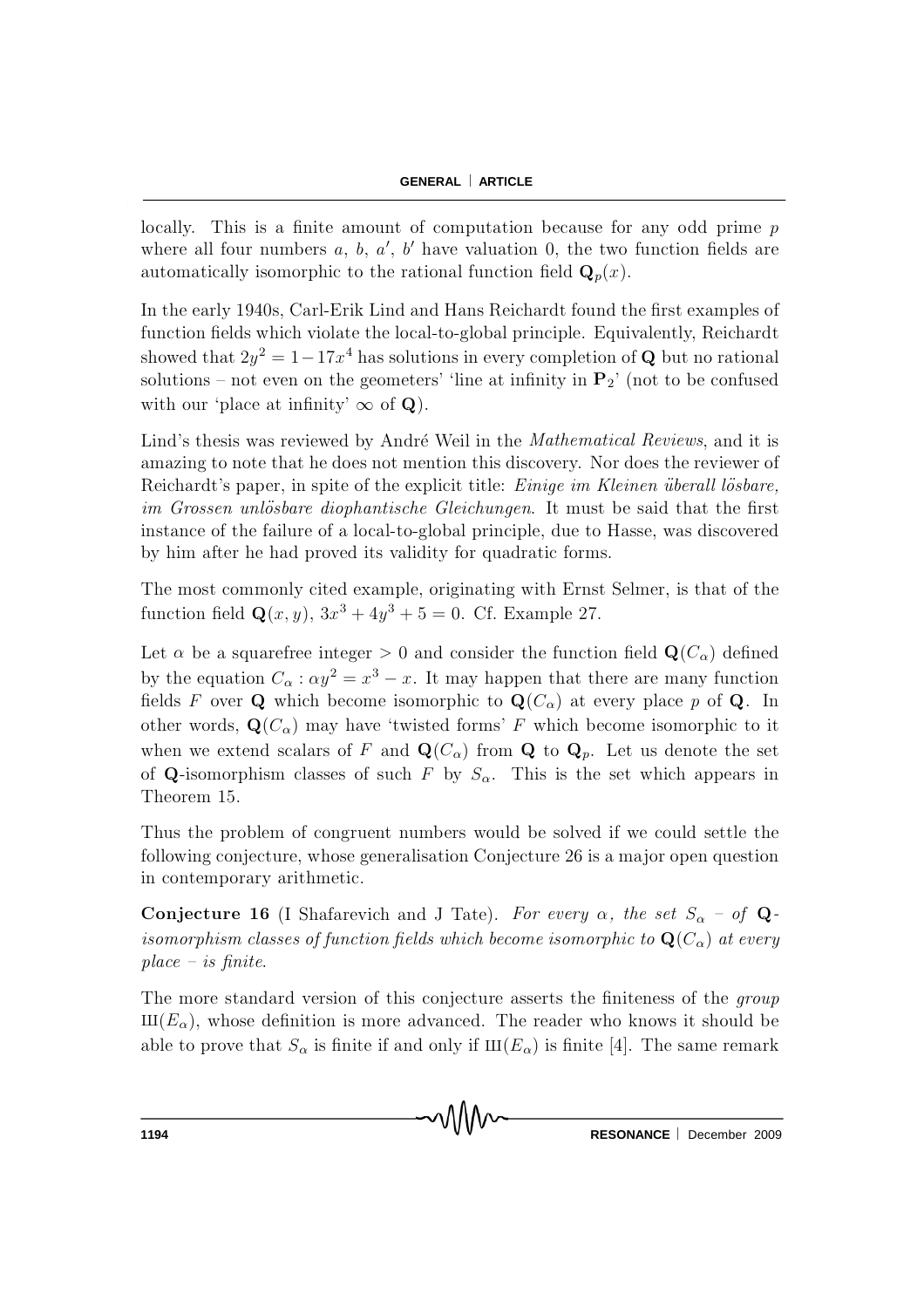applies to Conjecture 26.

We have seen that the congruent number problem amounts to the arithmetic study of the equation  $\alpha y^2 = x^3 - x$ , which can be rewritten as  $y^2 = x^3 - \alpha^2 x$ . The rest of this report is devoted to a rapid survey of the arithmetic of equations of the type  $y^2 = f(x)$ , where  $f \in \mathbf{Q}[x]$  is a monic cubic polymonial with distinct roots (in  $\bar{\mathbf{Q}}$ ).

### 6. Elliptic Curves: Results and Conjectures

In the next two sections, we enumerate some arithmetic properties of elliptic curves. For the sake of simplicity, we work over the field  $Q$ ; the only exceptions being a result over finite fields, one over  $\mathbf{Q}_p$ , and an example over  $\mathbf{Q}(\sqrt{-1})$ .

An *elliptic curve*  $E$  over a field  $k$  is a curve defined in the projective plane by (the homogenous version of) an equation of the type

$$
f(x,y) = y^2 + a_1xy + a_3y - x^3 - a_2x^2 - a_4x - a_6 = 0 \quad (a_i \in k)
$$
 (5)

without singularities, a condition which says that the discriminant  $\Delta$  – a certain polynomial in the  $a_i$  – is  $\neq 0$ , or equivalently that the corresponding function field is of 'genus 1', unlike the function fields which become isomorphic to  $\bar{Q}(x)$ , which are of genus 0.

More precisely, the discriminant of  $f$  – the result of elliminating x, y from f,  $f'_x$ ,  $f'_y$  – is

$$
\Delta = -b_2^2 b_8 - 2^3 b_4^3 - 3^3 b_6^2 + 3^2 b_2 b_4 b_6,
$$

where

$$
b_2 = a_1^2 + 2^2 a_2, \quad b_4 = a_1 a_3 + 2a_4, \quad b_6 = a_3^2 + 2^2 a_6,
$$

and

$$
b_8 = b_2 a_6 - a_1 a_3 a_4 + a_2 a_3^2 - a_4^2.
$$

The curve E has a 'point at infinity' O; for any extension L of k, there is a natural group law on the set  $E(L)$  consisting of O and the solutions of (5) in L, uniquely determined by the requirement that  $O$  be the neutral element and that the sum of the three points (counted with multiplicity) in which  $E$  intersects a given line be O; the groups  $E(L)$  are commutative. Associativity is not obvious, but follows from a classical result in plane projective geometry.

√∖∖∨∨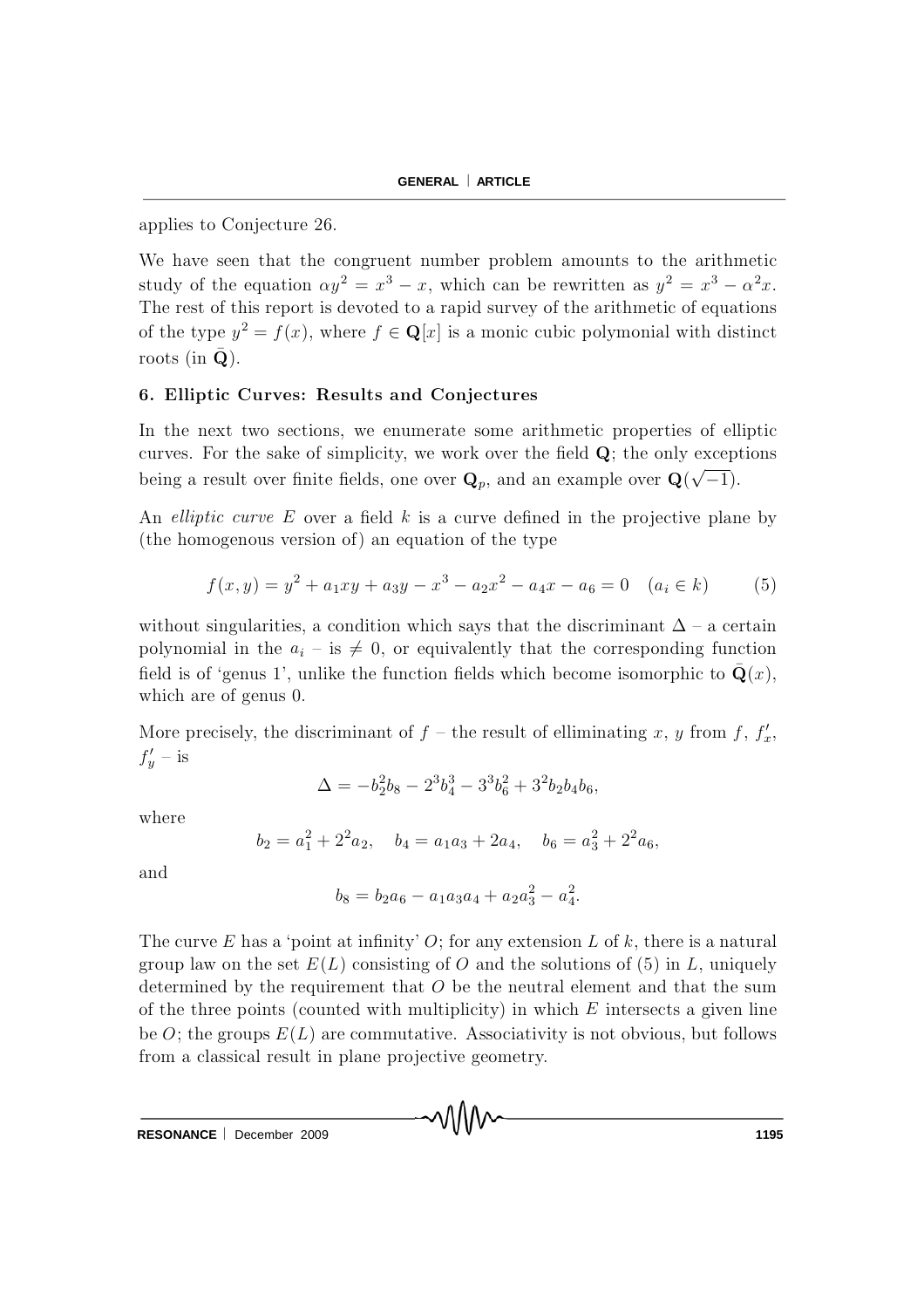Elements of  $E(L)$  can be identified with triples  $(x, y, z) \neq (0, 0, 0)$   $(x, y, z \in L)$ satisfying the homogenised version of  $(5)$ ; two such triples being considered the same if each is a multiple of the other by an element of  $L^{\times}$ . The point O is the one with homogenous coordinates  $(0:1:0)$ . Two elliptic curves are said to be isomorphic if the corresponding function fields over  $k$  are  $k$ -isomorphic.

Let C be a smooth proper absolutely connected k-curve and let J be its jacobian  $$ an abelian k-variety. If C has a k-rational point  $O$ , there is a unique k-morphism  $C \rightarrow J$  sending a point P to the class of the divisor  $P - O$ . If moreover C has genus 1, then  $C \to J$  is an isomorphism. Conversely, if (a smooth, proper, absolutely connected curve) k-curve C admits a group law, then C has genus 1 (and carries a rational point).

For surveys of arithmetic on elliptic curves, see Cassels [6] and Tate [7].

**Theorem 17** (L Mordell, 1922). For every elliptic curve E over  $Q$ , the group  $E(Q)$  is finitely generated.

This result was conjectured by Henri Poincaré around 1900. Mordell's proof is a generalisation of Fermat's method of infinite descent  $-$  employed in the proof of Theorem  $3 -$ ; its modern renditions consist of two parts.

The first part shows that the group  $E(Q)/2E(Q)$  is finite. The second part studies a canonical real-valued 'height' function h on  $E(\mathbf{Q})$ , coming from the various absolute values of  $Q$ , which measure how 'big' the coordinates of a point are. The method of infinite descent is distilled in the statement that a commutative group  $\Gamma$ , endowed with such a function h, for which  $\Gamma/2\Gamma$  is finite, is necessarily finitely generated.

Accounts of the proof can be found in the books by Weil and Kato-Kurokawa-Saito cited above, as well as in Silverman–Tate, Rational points on elliptic curves.

Notice that the additive group  $Q$ , the multiplicative group  $Q^{\times}$ , and the 'elliptic' group  $E(\mathbf{Q})$  differ from each other greatly in their structure. By contrast, the corresponding local result says that for an elliptic curve  $E$  over  $\bf{R}$ , the group  $E(R)$  has a subgroup of index at most 2 isomorphic to  $R/Z$ , and, for an elliptic curve E over  $\mathbf{Q}_p$  (p prime),  $E(\mathbf{Q}_p)$  has a subgroup of finite index isomorphic to  $\mathbf{Z}_p$ . Thus, for an elliptic curve E over **Q**, although the three groups **Q**,  $\mathbf{Q}^{\times}$ ,  $E(\mathbf{Q})$ have very different structures, they are 'almost the same' everywhere locally.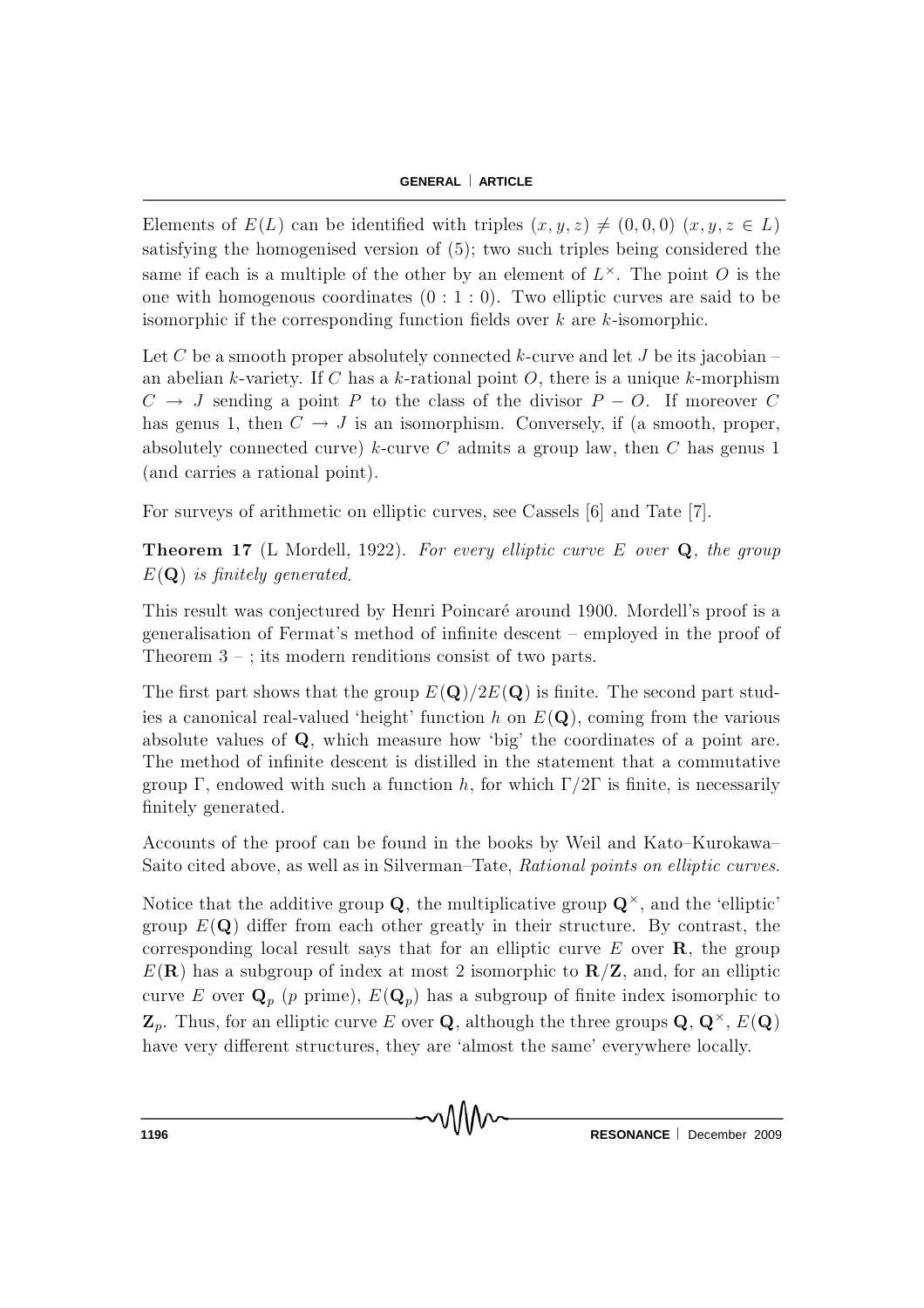For a given E over Q, the torsion subgroup of  $E(\mathbf{Q})$  is easy to determine (E Lutz); for example, the torsion subgroup of  $C_{\alpha}(\mathbf{Q})$  consists of O and the three points  $(-1,0)$ ,  $(0,0)$ ,  $(1,0)$  of order 2.

**Theorem 18** (B Mazur [8]). Let E be an elliptic curve over  $Q$ . The torsion subgroup of  $E(Q)$  is isomorphic to one of the fifteen groups

$$
\mathbf{Z}/m\mathbf{Z} \, (m=1,2,\ldots,10,12), \quad \mathbf{Z}/2\mathbf{Z} \times \mathbf{Z}/2\nu\mathbf{Z} \, (\nu=1,2,3,4).
$$

and each of these groups occurs as the tosrion subgroup of  $E(Q)$  for infinitely  $many E.$ 

No *unconditional* method is known, however, for determining the rank of  $E(\mathbf{Q})$ for a given E. The set of possible ranks for variable  $E$  (over  $Q$ ) is not known either, but N Elkies has recently produced examples where rk  $E(Q)$  is at least 28. We shall mostly concentrate on the question of deciding if the rank is  $0 \text{ or } > 0$ .

Let p be a prime number and let E be an elliptic curve over  $\mathbf{Q}_p$ , given by (5). We may assume by a change of variables that  $a_i \in \mathbb{Z}_p$ ; the discriminant  $\Delta$  is then in  $\mathbf{Z}_p$ . If the  $a_i \in \mathbf{Z}_p$  can be so chosen that  $\Delta \in \mathbf{Z}_p^{\times}$ , we say that E has *good reduction* at p; if so, equation (5), read modulo p, defines an elliptic curve  $E_p$  – uniquely determined by E and p – over the finite field  $\mathbf{F}_p$ , and there is a homomorphism  $E(\mathbf{Q}_p) \to E_p(\mathbf{F}_p)$  which sends a point to the reduction modulo p of any of its representatives  $(x : y : z)$  with coordinates in  $\mathbb{Z}_p$  and at least one coordinate in  $\mathbb{Z}_p^{\times}$ . Any given elliptic curve E over Q has good reduction at almost all primes because the defining equation (5) can be taken to have coefficients in **Z** and because the discriminant  $\Delta$  has only finitely many prime factors.

There is a criterion for good reduction ('Néron-Ogg-Shafarevich'). Let  $\mathbf{Q}_p$  be an algebraic closure of  $\mathbf{Q}_p$ . There is a unique extension of  $v_p$  to a valuation  $v_p$ :  $\bar{\mathbf{Q}}_p^{\times} \to \mathbf{Q}$  of which the residue field  $\bar{\mathbf{F}}_p$  is an algebraic closure of  $\mathbf{F}_p$ . The *inertia group* is the kernel of the natural surjection  $Gal(\mathbf{Q}_p | \mathbf{Q}_p) \to Gal(\mathbf{F}_p | \mathbf{F}_p)$ ; it acts on the *m*-torsion  ${}_{m}E(\bar{Q}_{p})$  – the kernel of the multiplication by *m* – for every integer  $m$ .

**Theorem 19** (J-P Serre and J Tate [9]). An elliptic curve E over  $Q_p$  has good reduction if and only if the the action of the inertia group on  ${}_{m}E(\mathbf{Q}_{p})$  is trivial for every  $m$  prime to  $p$ .

RESONANCE | December 2009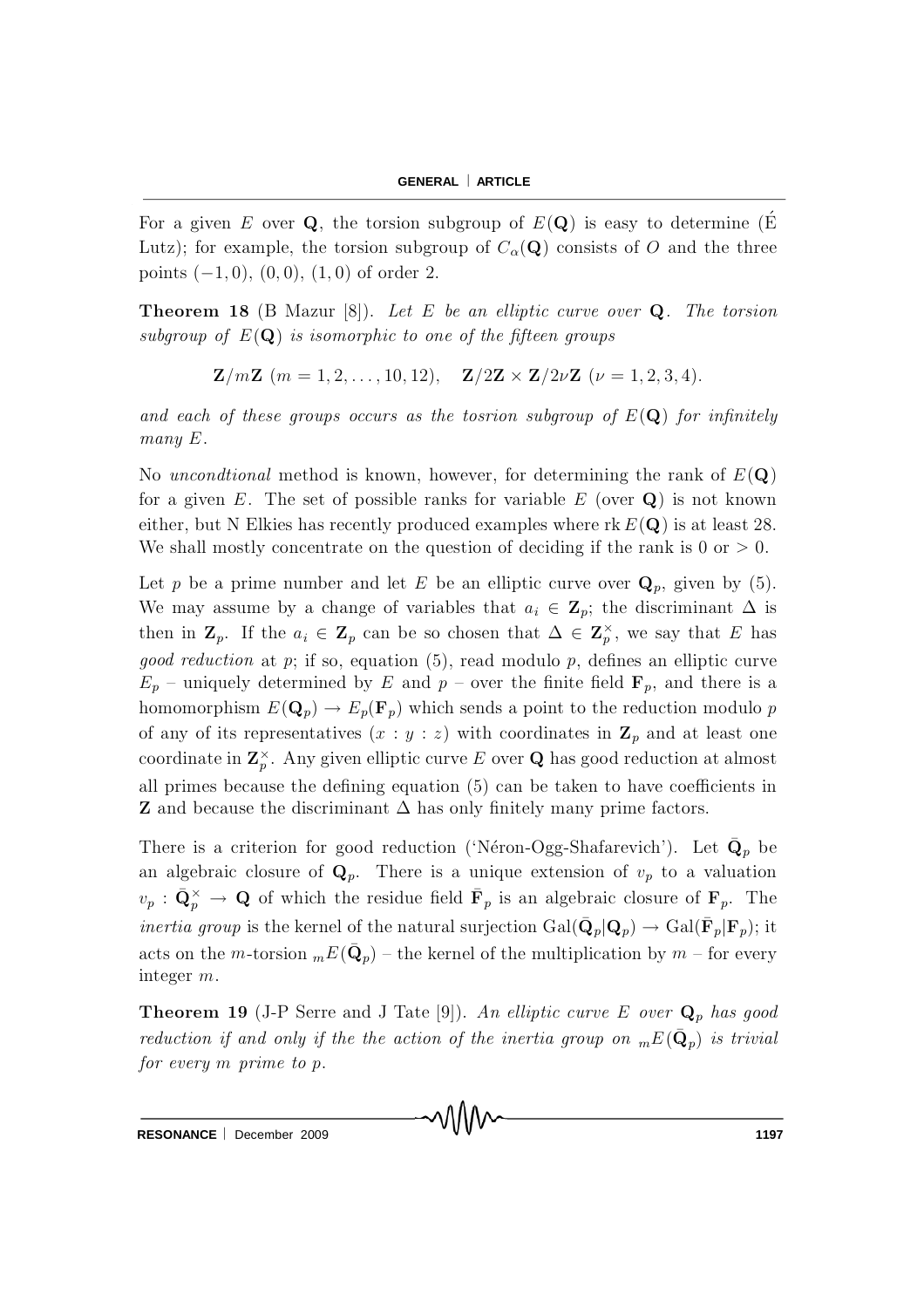One might ask to what extent E is determined by the the number  $|E_p(\mathbf{F}_p)|$  of points modulo  $p$  for varying  $p$ . We say that two elliptic curves are *isogenous* if their function fields can be embedded into each other.

**Theorem 20** (G Faltings [10]). If E' is an elliptic curve over  $Q$  such that  $|E'_p(\mathbf{F}_p)| = |E_p(\mathbf{F}_p)|$  for almost all primes p, then E' is isogenous to E.

If two elliptic curves are isogenous, they have good reduction at the same primes (cf. Theorem 19). We might wish to fix a finite set  $T$  of primes and ask for a characterisation of all elliptic curves which have good reduction outside  $T - at$ every prime  $p \notin T$ . The first step is the following result:

**Theorem 21** (I Shafarevich, 1962). Given a finite set  $T$  of primes, there are only finitely many elliptic curves over  $Q$  having good reduction at every prime  $p \notin T$ .

Another result of Shafarevich states that there are no elliptic curves over  $Q$  which have good reduction everywhere. This is an anlogue of Minkowski's theorem according to which there is no finite extension of  $Q$  (other than  $Q$  itself) which is everywhere unramified: the discriminant cannot be  $\pm 1$ .

There is a sense in which the more fundamental quantity is not  $|E_p(\mathbf{F}_p)|$  but  $a_p(E)$ , defined by  $|E_p(\mathbf{F}_p)| = 1 - a_p(E) + p$ , and there is sense in which the following theorem is the analogue, for function fields of elliptic curves over finite fields, of the famous Riemann Hypothesis: 'The zeros in the critical strip  $0 <$  $\text{Re}(s) < 1$  of the zeta function  $\zeta$  of **Q** have real part  $\frac{1}{2}$  $\frac{1}{2}$ .

**Theorem 22** (H Hasse, 1933). Let A be an elliptic curve over a finite field  $k$  of q elements, and define a by  $|A(k)| = 1 - a + q$ . Then  $|a| \leq 2\sqrt{q}$ .

Returing to our E over Q, Birch and Swinnerton-Dyer argued that if  $E(Q)$  is infinite, the groups  $E_p(\mathbf{F}_p)$  (for p a prime of good reduction for E) should have more elements 'on the average' than if  $E(Q)$  is finite. In view of Hasse's theorem, the product  $\prod_p \frac{p}{|E_p|}$  $\frac{p}{|E_p(\mathbf{F}_p)|}$  should diverge to 0 if the rank is  $> 0$ , and converge to a limit  $\neq 0$  if the rank is 0. This is made precise in terms of the L-function of E.

For a prime p of good reduction for E, we have the number  $a_p(E)$ ; for 'cohomological' reasons, consider the infinite product (for  $s \in \mathbb{C}$ )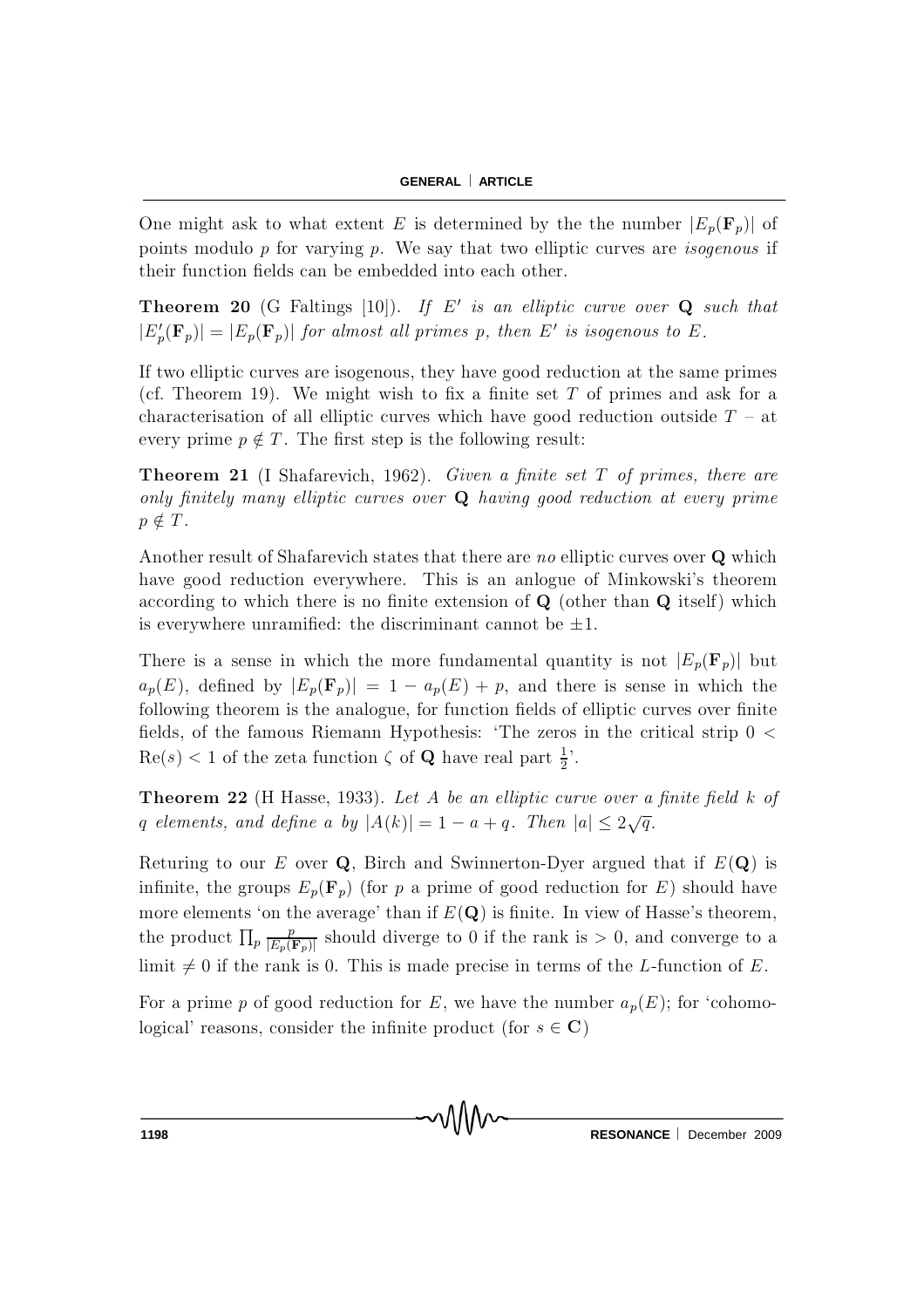$$
L(E, s) = \prod_{p} \frac{1}{1 - a_p(E).p^{-s} + p.p^{-2s}}.
$$

Theorem 22 implies that this converges for  $\text{Re}(s) > \frac{3}{2}$ , but more is true:

**Theorem 23** (A Wiles, R Taylor, F Diamond, B Conrad, C Breuil, 1995–2000). The function  $L(E, s)$  admits an analytic continuation to the whole of  $C$ .

For the congruent number elliptic curves  $C_{\alpha}$ , this is due to André Weil. There is a way of introducing factors in  $L(E, s)$  corresponding to the primes which divide  $\Delta$ , and indeed to the place  $\infty$ . This 'completed' L-function  $\Lambda(E, s)$  has a 'functional equation' for  $s \mapsto 2-s$ , just as the  $\zeta$ -function, when 'completed', has a functional equation for  $s \mapsto 1 - s$ .

Note that the product  $\prod_p \frac{p}{|E_p(\mathbf{F}_p)|}$  is formally equal to  $L(E, 1)$ . The above heuristic considerations and extensive calculations on one of the first electronic computers at Cambridge led to the following conjecture.

**Conjecture 24** (B Birch and P Swinnerton-Dyer, 1965). The group  $E(\mathbf{Q})$  is infinite if and only if  $L(E,1) = 0$ . More precisely, its rank equals the order of vanishing of  $L(E, s)$  at  $s = 1$ .

The order of vanishing of the completed L-function  $\Lambda(E,s)$  is the same as that of  $L(E, s)$  at  $s = 1$ . There is a refined version of Conjecture 24 which gives the leading coefficient of  $\Lambda(E, s)$  at  $s = 1$  in terms of the local and global arithmetic invariants of the curve  $E$ ; its formulation is subject to the truth of Conjecture 26.

Conjecture 13 follows from Conjecture 24, thanks to the following criterion:

**Theorem 25** (J Tunnell [2]). For a squarefree integer  $\alpha = jn$  ( $j = 1, 2$  and n odd), one has  $L(C_{\alpha}, 1) = 0$  if and only if  $c_i(n) = 0$ .

The elliptic curve E has the function field  $\mathbf{Q}_l(E)$  at the various places l of Q. Just as we did in the case of the congruent number elliptic curves  $C_{\alpha}$ , we now consider the set  $S_E$  of (isomorphism classes of) all function fields over Q which becomes isomorphic to  $\mathbf{Q}_l(E)$  at every place l; of course,  $\mathbf{Q}(E)$  belongs to  $S_E$ .

**Conjecture 26** (I Shafarevich and J Tate). For every elliptic curve E over  $Q$ , the set  $S_E$  is finite.

MM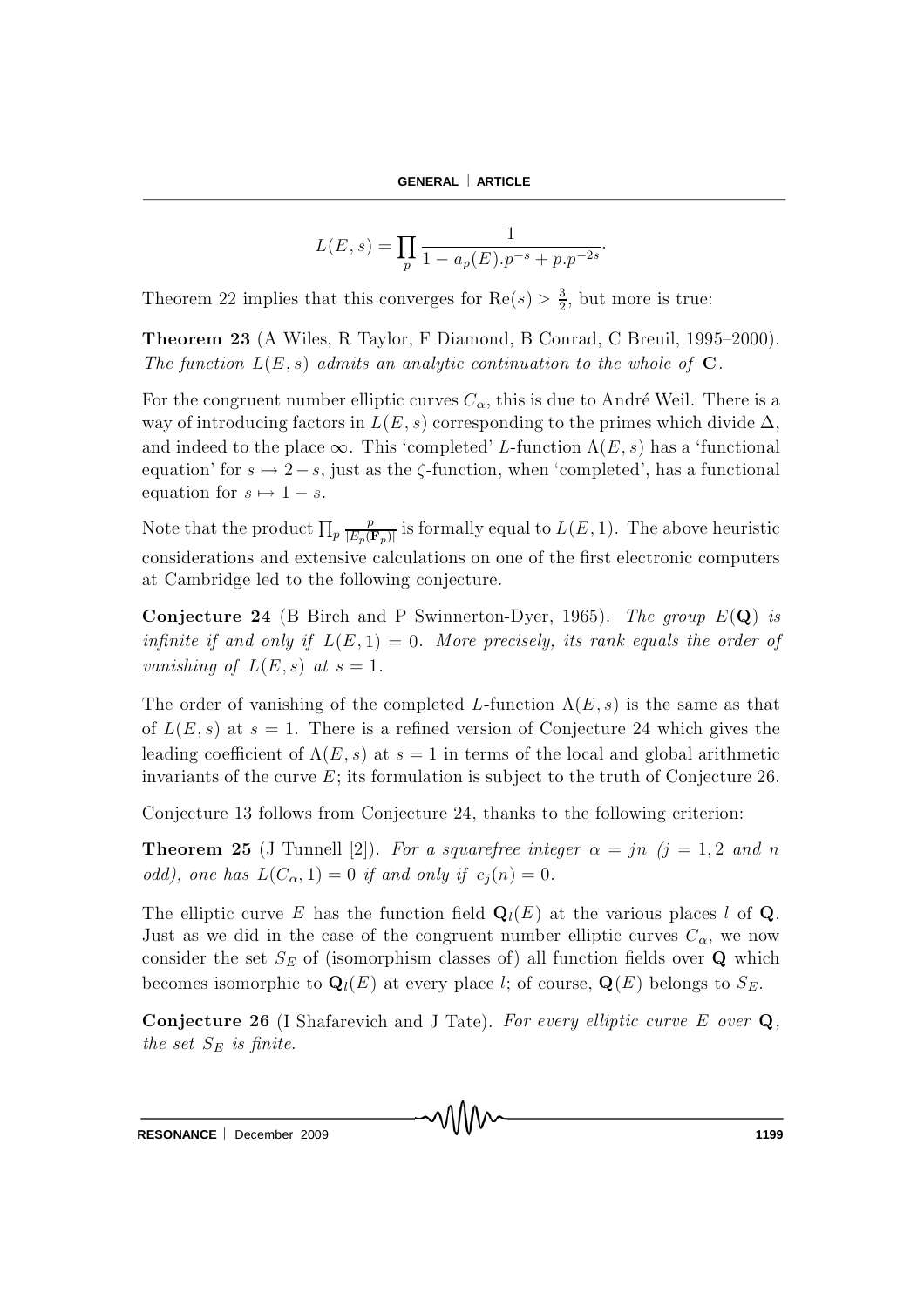The original conjecture asserts the finiteness, for every  $E$  over  $Q$ , of the *group*  $III(E)$  of 'torsors' under E which are 'everywhere locally trivial'. This is equivalent to the finiteness of  $S_E$ .

Yuri Manin has introduced an 'obstruction' to explain the failure of the localto-global principle for the function field  $\mathbf{Q}(E)$  of an elliptic curve E over Q. He shows that the finiteness of  $S_E$  is equivalent to his obstruction being the only one.

The equation  $x^3 + y^3 + 60 = 0$  can be put in the form (5) by a change of variables; it therefore defines an elliptic curve.

**Example 27** (B Mazur [4]). For E defined by  $x^3 + y^3 + 60 = 0$ , the set  $S_1$ consists of  $\mathbf{Q}(E)$  and the function fields defined by

 $3x^3 + 4y^3 + 5$ ,  $12x^3 + y^3 + 5$ ,  $15x^3 + 4y^3 + 1$ ,  $3x^3 + 20y^3 + 1$ .

The best available result in the direction of Conjectures 24 and 26 to date, the fruit of a succession of papers by numerous mathematicians, is a theorem of Victor Kolyvagin, of which the theorem of Coates and Wiles (Theorem 14) is a particular case, and which subsumes some of the results of Benedict Gross and Don Zagier [11].

**Theorem 28** (V Kolyvagin [12]). If  $L(E, 1) \neq 0$ , then  $E(\mathbf{Q})$  is finite. If  $L(E, s)$ has a simple zero at  $s = 1$ , then  $E(Q)$  has rank 1. In both these cases, the set  $S_E$  is finite.

If the zero at  $s = 1$  has multiplicity  $> 1$ , Conjecture 26 is needed (Cf. Theorem 15):

**Theorem 29** (C Skinner and É Urban [13]). Suppose that  $L(E, 1) = 0$  and that the set  $S_E$  is finite. Then the group  $E(\mathbf{Q})$  is infinite.

There is a parallel theory of elliptic curves  $E$  over function fields  $F$  over finite fields. The analogue of Mordell's theorem (Theorem 17) is true: the group  $E(F)$ is finitely generated. K K ato and F Trihan  $[14]$  have proved the analogue of (the refined version of) the Birch and Swinnerton-Dyer conjecture (Conjecture 24), subject to the truth of the analogue of the Shafarevich-Tate conjecture (Conjecture 26).

The study of 'special values' of  $L$ -functions, of which the refined conjecture of

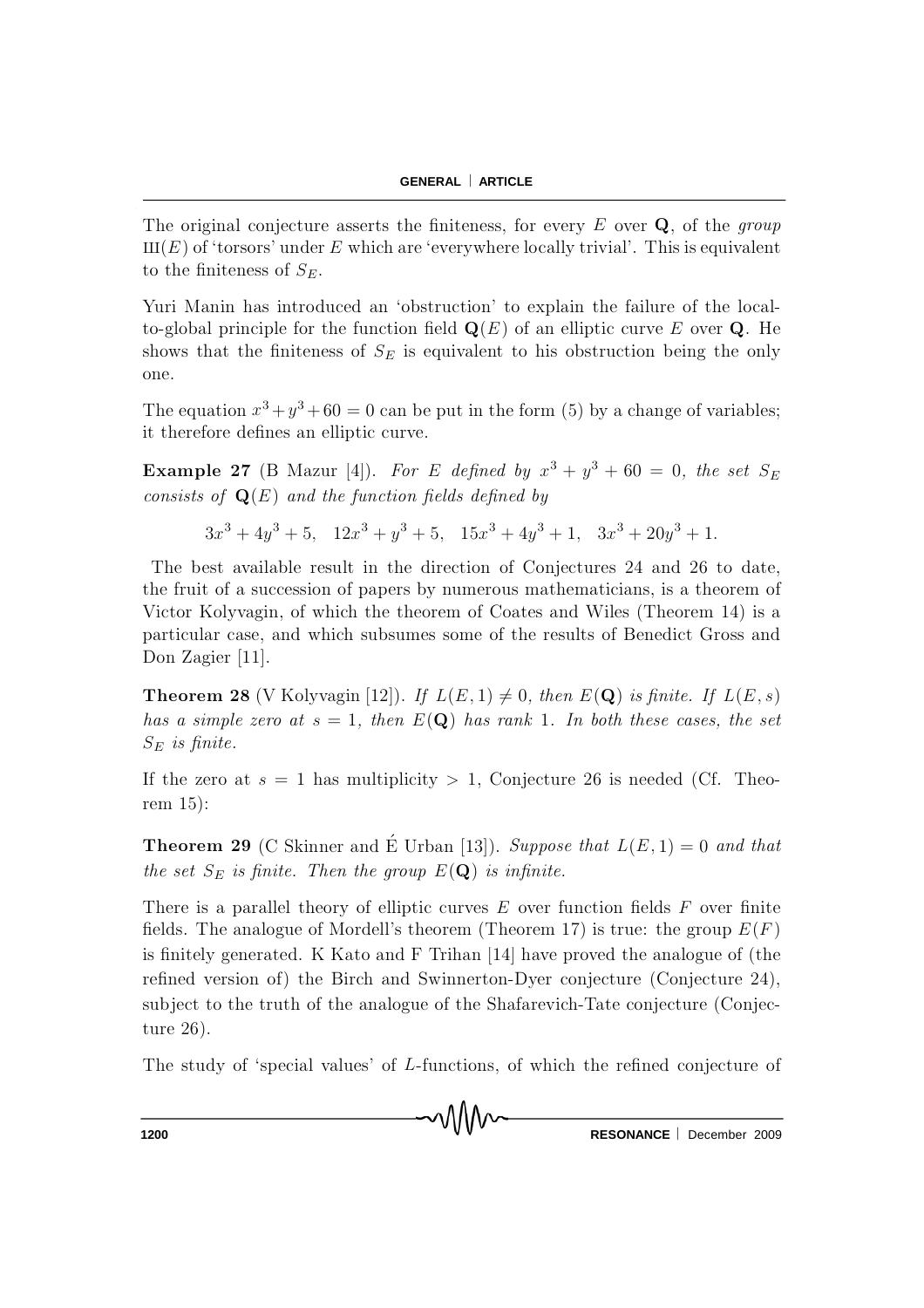Birch and Swinnerton-Dyer is the prototype, is one of the major themes of contemporary arithmetic. This is a very active area in which P Deligne, S Bloch, A Beilinson, K Kato, J-M Fontaine, B Perrin-Riou, among others, have made seminal contributions.

### 7. Complex Multiplications

Let E be an elliptic curve over  $\bar{Q}$ , defined by an equation  $f(x, y) = 0$ . Because E has a group law, there are many embeddings of the function field  $\bar{\mathbf{Q}}(E) = \bar{\mathbf{Q}}(x, y)$ into itself: for every integer  $n \neq 0$ , there is an embedding  $[n]_E$  which sends x, y to  $x_n, y_n$ , the coordinates of the multiple  $nP$  of the point  $P = (x, y)$ ; the embedding  $[n]_E$  is of degree  $n^2$ . For example, when E is the congruent number elliptic curve  $C_{\alpha}(4)$  and  $n = -1$ , it is the automorphism  $x \mapsto x, y \mapsto -y$  of the function field; when  $n = -2$ , it is the degree-4 embedding given in Exercise 7.

In a sense, for most elliptic curves, these are the only embeddings of the function field into itself. But there are some elliptic curves for which there are more embeddings, for example the automorphism  $x \mapsto -x$ ,  $y \mapsto iy$  (*i* being a chosen square root of  $-1$ ) of  $\bar{Q}(C_{\alpha})$  whose square is  $[-1]_{C_{\alpha}}$ . In such a case we say that the elliptic curve  $E$  has 'complex multiplications'; it then determines an imaginary quadratic field K, the field of fractions of the ring of  $\mathbf Q$ -endomorphisms of E. In the case of the curves  $C_{\alpha}$ , it is  $\mathbf{Q}(i)$ . We say that E has complex multiplications by  $K$ .

The arithmetic properties of elliptic curves differ vastly according as they have complex multiplications or not. For example, for elliptic curves having complex multiplications, the theorem  $'L(E, 1) \neq 0 \Rightarrow E(\mathbf{Q})$  is finite ' was proved by Coates-Wiles (cf. Theorem 14) a good eleven years before Kolyvagin's general result (cf. Theorem 28); the analytic continuation of  $L(E, s)$  was proved by Weil and Max Deuring in 1953–1957, much before the general result of Wiles and his school in 1995–2000 (Theorem 23); the implication ' $L(E, 1) = 0$  and  $S_E$  finite  $\Rightarrow$  $E(Q)$  infinite' was proved by Rubin (cf. Theorem 15) some fifteen years before the general result of Skinner-Urban (Theorem 29).

We illustrate the differences by three examples. For the first, recall that an elliptic curve A over  $\mathbf{F}_p$  is called *supersingular* if the *p*-torsion  $_pA(\mathbf{F}_p)$  is reduced to  $\{O\}$ , or, equivalently for  $p \neq 2, 3$ , if  $|A(\mathbf{F}_p)| = 1 + p$  (equivalently,  $a = 0$ , in the notation of Theorem 22). Returning to our  $E$  over  $Q$ , we ask: How often is

mMm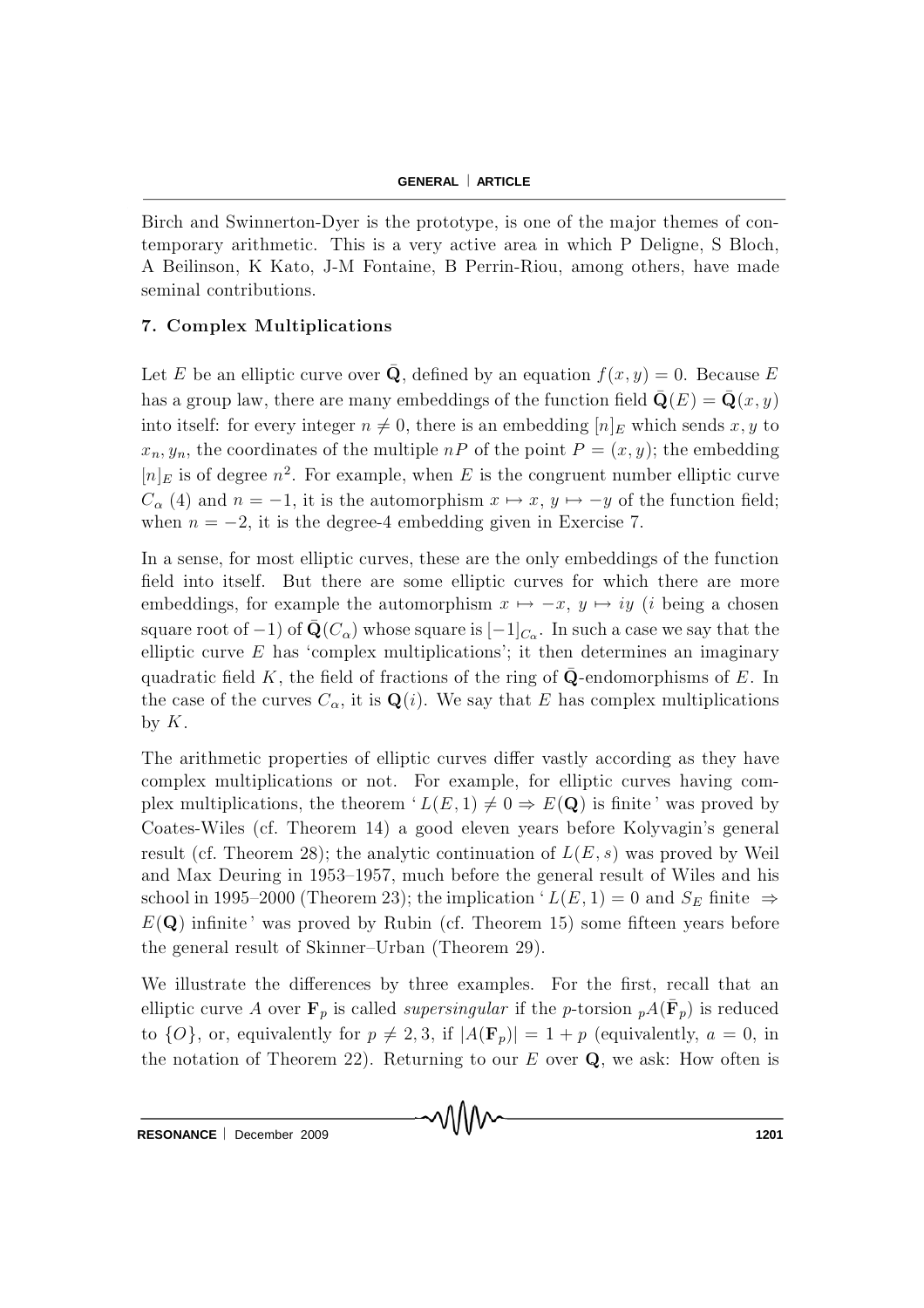$E_p$  supersingular? Deuring showed if E has complex multiplications, then this happens for half the primes  $p$  (cf. Example 33); if not, Serre proved that the set of supersingular primes has density 0. That it is infinite is a relatively recent result.

**Theorem 30** (N Elkies [15]). For every elliptic curve E over  $Q$ , there are infinitely many primes p at which  $E_p$  is supersingular.

For the second example, recall that for every prime  $p$ , if we adjoin the p-torsion of the multiplicative group  $\bar{\mathbf{Q}}^{\times}$ , which consists of pth roots of 1, to Q, we get a galoisian extension  $\mathbf{Q}(\rho\mu)$  whose group of automorphisms is  $Gal(\mathbf{Q}(\rho\mu)|\mathbf{Q}) =$  $GL_1(\mathbf{F}_p)$ . For an elliptic curve E over Q, the p-torsion of  $E(\bar{\mathbf{Q}})$  is a 2-dimensional vector  $\mathbf{F}_p$ -space; if we adjoin it to Q, we get a galoisian extension  $\mathbf{Q}(\rho E)$ . What is  $Gal(\mathbf{Q}(pE)|\mathbf{Q})$ ?

**Theorem 31** (J-P Serre [16]). Suppose that E does not have complex multiplications. Then the group of automorphisms of  $\mathbf{Q}(pE)$  is  $GL_2(\mathbf{F}_p)$  for almost all  ${ -}$  all but finitely many  ${ -}$  primes p.

The corresponding local result for E over  $Q_l$  says, at least in the case of good reduction, that  $Gal(\mathbf{Q}_{l}(p E)|\mathbf{Q}_{l})$  is cyclic for  $l \neq p$  (cf. Theorem 19).

If E (over  $Q$ ) has complex multiplications, the group of automorphisms is much smaller: if  $K$  – an imaginary quadratic field – is the field of complex multiplications, then  $K({}_p E)$  is an abelian extension of K. However, such E serve a different, if related, purpose.

Recall that the theorem of Kronecker–Weber asserts that if we adjoin the entire torsion subgroup of  $\bar{\mathbf{Q}}^{\times}$  - all roots of 1 - to  $\mathbf{Q}$ , we get its maximal abelian extension. Generating the maximal abelian extension of other number fields is a major open problem (Kronecker's *Jugendtraum*, Hilbert's Problem 12); the theory of complex multiplications provides the answer in the case of imaginary quadratic fields, as in the next example.

**Example 32.** Let E be the elliptic curve  $y^2 = x^3 + x$ , which has complex multiplications by  $\mathbf{Q}(i)$   $(i = \sqrt{-1})$ . If we adjoin the entire torsion subgroup of  $E(\bar{\mathbf{Q}})$  to  $\mathbf{Q}(i)$ , we get its maximal abelian extension.

Our third example concerns a 'formula' for  $a_p(E)$  for a fixed E and varying p.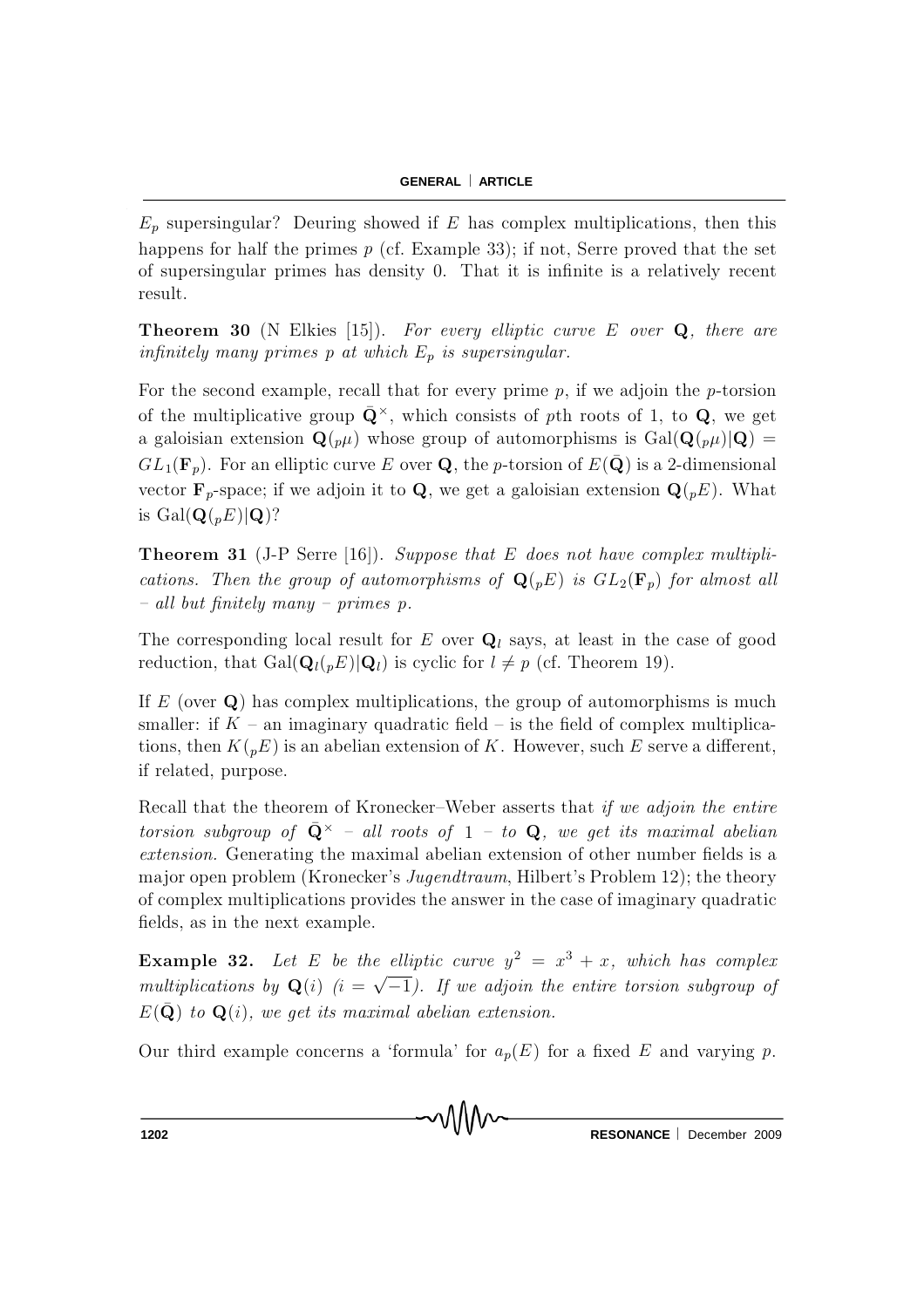There is indeed such a formula if  $E$  has complex multiplications, as illustrated by a theorem of Gauss about the curve  $x^3 + y^3 + 1 = 0$  (which can be put in the canonical form (5), and has complex multiplications by  $\mathbf{Q}(\zeta_3)$ , where  $\zeta_3$  is a primitive cube root of 1). It uses the fact that for a prime  $p \equiv 1 \pmod{3}$ , there is a pair of integers  $(c_p, d_p)$ , unique up to signs, such that  $4p = c_p^2 + 27d_p^2$ ; to fix the sign of  $c_p$ , assume that  $c_p \equiv -1 \pmod{3}$ .

**Exmaple 33** (C Gauss, 1801). Let E be the elliptic curve  $x^3 + y^3 + 1 = 0$  and p a prime. If  $p \equiv 1 \pmod{3}$ , then  $a_p(E) = c_p$ . If  $p \equiv -1 \pmod{3}$ , then  $a_p(E) = 0$ .

See Silverman–Tate for a proof. Note that this implies Theorem 22 for  $E$ .

By contrast, if  $E$  does not have complex multiplications, the behaviour of the  $a_p(E)$  is entirely different. Mikio Sato and John Tate independently arrived at a conjectural distribution law for  $\gamma_p(E) = a_p(E)/2\sqrt{p}$ , which lies between  $-1$  and +1 for every p (cf. Theorem 22). How often does it lie in  $[\beta, \delta] \subset [-1, +1]$ ?

**Conjecture 34** (M Sato and J Tate, 1960). Suppose that E does not have complex multiplications, and let  $[\beta, \delta] \subset [-1, +1]$  be an interval. Then the proportion of primes p for which  $\gamma_p(E) \in [\beta, \delta]$  is given by

$$
\frac{2}{\pi} \int_{\beta}^{\delta} \sqrt{1 - x^2} \, \mathrm{d}x.
$$

This conjecture has been proved, subject to a mild technical hypothesis on  $E$ , by Laurent Clozel, Michael Harris, Nicholas Shepherd-Barron and Richard Taylor in a series of three papers in early 2006. The technical hypothesis demands that E have 'multiplicative reduction' at some prime  $p$ , which means roughly that the best possible reduction at p is not an elliptic curve  $E_p$  as in the case of good reduction, but the multiplicative group (and not the additive group  $-$  the third possibility). An algorithm due to Tate allows one to determine the type of reduction at any given p in terms of the coefficients  $a_i$  (5) defining E. Concretely, although we cannot choose  $a_i \in \mathbb{Z}_p$  with minimal  $v_p(\Delta)$  so as to have  $v_p(\Delta) = 0$ , they can be so chosen as to have  $v_p(c_4) = 0$ , where  $c_4 = b_2^2 - 2^3 \cdot 3 \cdot b_4$ , and the  $b_i$ are displayed after equation  $(5)$ . It is only a matter of time before this hypothesis is rem oved.

**Theorem 35** (L Clozel, M Harris, N Shepherd-Barron and R Taylor  $[17]$ ). Conjecture  $34$  is true if E has multiplicative reduction at some prime p.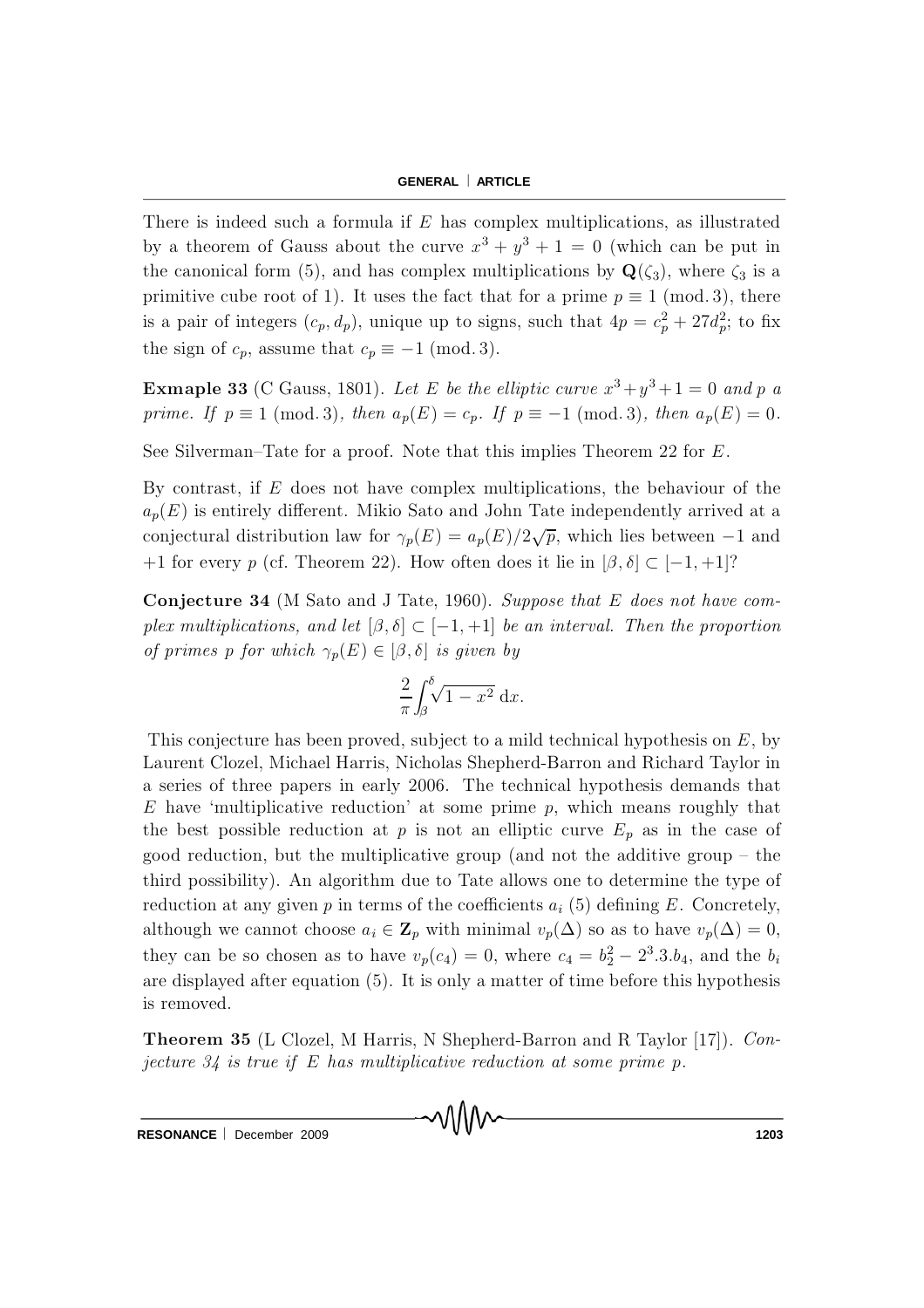## 8. Modular Forms

We have not mentioned them, although they have appeared in these notes without being named. If we evoke them here, it is only to say that most of the spectacular recent results which we have enumerated would not have been possible without their help. Take the analytic continuation of  $L(E, s)$  (Theorem 23): the crucial result (Wiles and others) is to show that the sequence  $(a_p(E))_p$  defines a modular form.

Results of Gross-Zagier and of Kolyvagin (Theorem 28), which predate Wiles, were enunciated only for those elliptic curves whose  $L$ -functions have this modulariy property; thanks to Wiles and his successors, we now know that they all have.

Mazur's determination of the possible torsion subgroups (Theorem 18) involves the study of *modular curves*, which are intimately related to modular forms.

Tunnell's criterion (Theorem 25) is actually an expression for  $L(C_{\alpha}, 1)$  in terms of (the 'real period' of  $C_1$  and) the coefficients  $c_j(n)$  of certain modular forms of half-integral weight (cf. Notation 10).

The role of *automorphic forms*  $-$  a generalisation of modular forms  $-$  is even greater in the results of Skinner-Urban (Theorem 29) and in the proof of the Sato–Tate conjecture (Theorem 34). It is unlikely to diminish in the future: more and more  $L$ -functions are going to become automorphic, fulfilling the prophetic vision of Robert Langlands [18].

For a first introduction, apart from Serre's *Course*, see the book by K oblitz and Knapp's *Elliptic curves*.

## A cknowledgements

I thank Pete Clark for a very careful reading of the manuscript, and for his suggestions for improvement.

## **Suggested Reading**

- **[1] John Coates and Andrew Wiles: On the conjecture of Birch and Swinnerton-Dyer,** *Invent. Math***., Vol. 39, No.3, pp.223–251, 1977.**
- **[2] Jerrold Tunnell: A classical Diophantine problem and modular forms of weight 3/2,** *Invent. Math***., Vol.72, No.2, pp.323–334, 1983.**